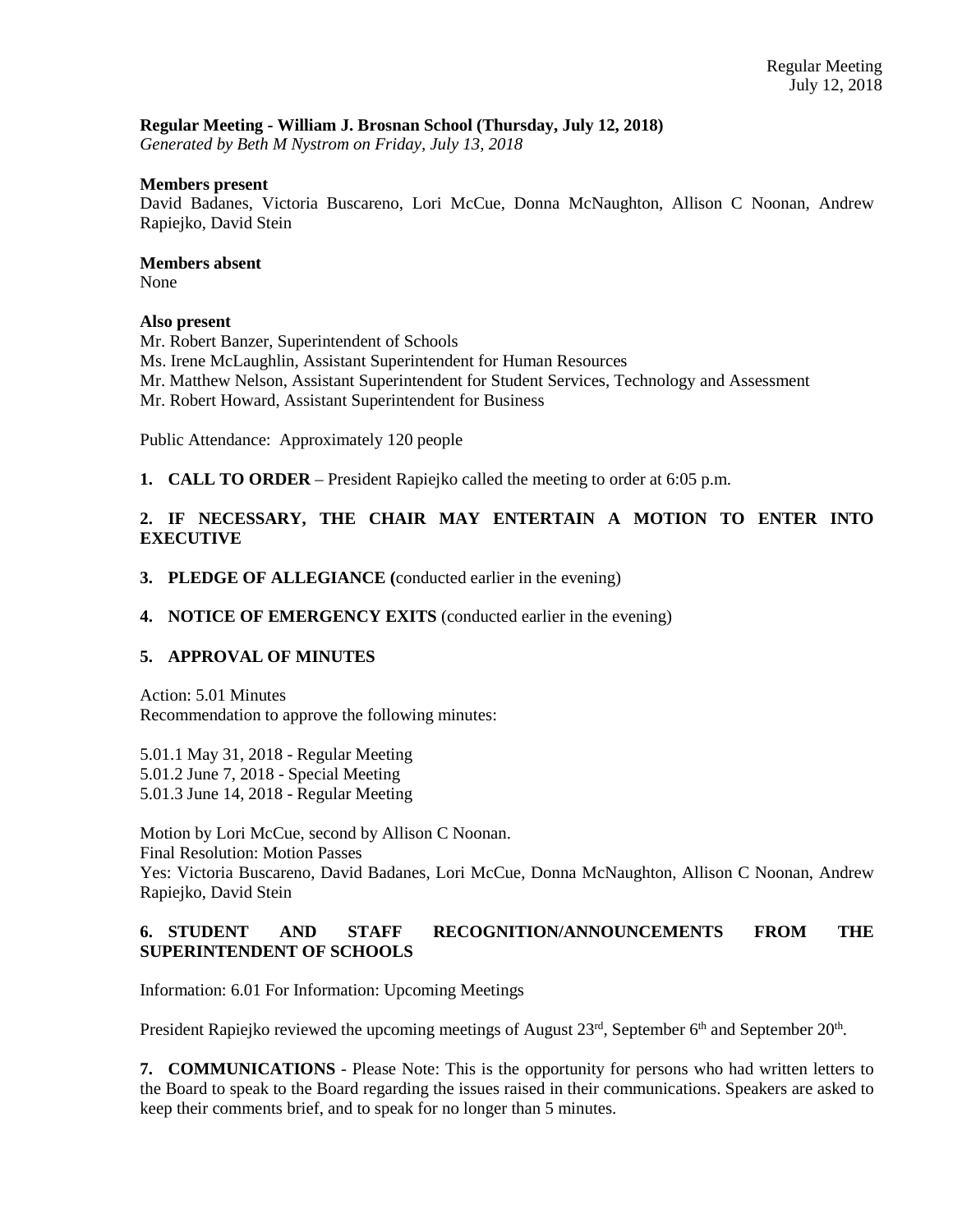Discussion: 7.01 Communications to the Board

There were no communications to the Board requiring Board action.

**8. PUBLIC COMMENT/PARTICIPATION** - Please Note: Community members are invited to share their questions, comments, or concerns with the School Board. When speaking, citizens should state their name and address for the record and limit their presentation to 5 minutes. Where possible, the Board will answer factual questions immediately. A written response may be provided when information is not available. If a response would involve discussion of Board Policy or decisions which might be of interest to citizens not present at the meeting, the Board may place the item on a future meeting agenda.

| Name                     | Comment                                                                                                                                                                                |
|--------------------------|----------------------------------------------------------------------------------------------------------------------------------------------------------------------------------------|
| Chase Cetta              | Stated that the root of the problem with students bringing guns to school is at                                                                                                        |
| Former Student           | home, mental illness, and family issues. Mr. Cetta stated that educators can take a<br>role in preventing attacks.                                                                     |
| Tammie Topel<br>Resident | Stated that the new health mandate requires mental health to be part of the health<br>curriculum in the upcoming school year. Ms. Topel asked what that curriculum<br>would look like. |

Mr. Banzer stated that the District is working on the curriculum.

# **9. SPECIAL REPORTS**

### **10. SUPERINTENDENT'S REPORT, GENERAL - FOR BOARD ACTION**

Action: 10.01 Personnel Actions Report Recommendation to approve the attached Personnel Actions Report, including the Supplemental Personnel Actions Report

Motion by Lori McCue, second by Donna McNaughton. Final Resolution: Motion Passes Yes: Victoria Buscareno, David Badanes, Lori McCue, Donna McNaughton, Allison C Noonan, Andrew Rapiejko, David Stein

President Rapiejko announced that Ms. Laurie Welch Storch was appointed as the Dickinson Avenue Elementary School Principal.

Mr. Rapiejko announced the retirements of Jadranko Mavra, Custodian, and Margaret Hill, Cook.

Action: 10.02 Textbook Recommendation to receive for a second read and adopt the following textbook:

10.02.1 World History, Karpia, Pearson, 2019 (Social Studies, Grade 6)

Motion by Lori McCue, second by Donna McNaughton. Final Resolution: Motion Passes Yes: Victoria Buscareno, David Badanes, Lori McCue, Donna McNaughton, Allison C Noonan, Andrew Rapiejko, David Stein

Action: 10.03 Request for Travel Recommendation to approve a request for student travel and foreign travel for students to countries outside of the United States: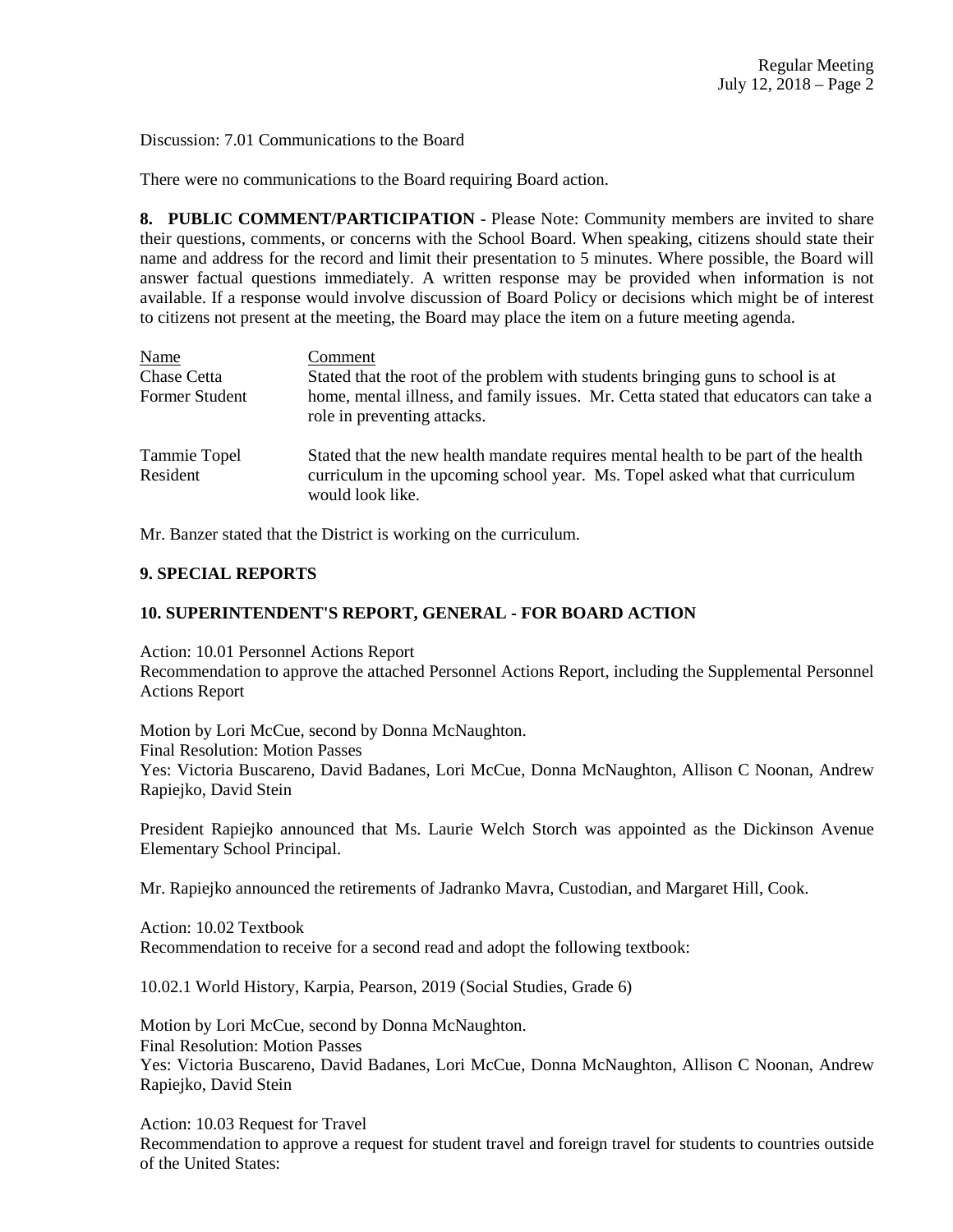10.03.1 Galapagos Islands, April 19, 2019 - April 27, 2019

Motion by Lori McCue, second by Donna McNaughton. Final Resolution: Motion Passes Yes: Victoria Buscareno, David Badanes, Lori McCue, Donna McNaughton, Allison C Noonan, Andrew Rapiejko, David Stein

# **11. SUPERINTENDENT'S REPORT, FINANCIAL - FOR BOARD ACTION**

Action: 11.01 BIDS Recommendation to take specified action on the following BIDS:

EDUCATIONAL: 11.01.1 AWARD: Grand Piano

TRANSPORTATION: 11.01.2 AWARD: Transportation for District Students Attending Out-of-District Schools

Motion by David Badanes, second by Allison C Noonan. Final Resolution: Motion Passes Yes: Victoria Buscareno, David Badanes, Lori McCue, Donna McNaughton, Allison C Noonan, Andrew Rapiejko, David Stein

Action: 11.02 Surplus Equipment

Recommendation to declare the attached list of equipment that is no long cost effective to repair, as surplus and dispose of according to Board policy

Motion by David Badanes, second by Allison C Noonan. Final Resolution: Motion Passes Yes: Victoria Buscareno, David Badanes, Lori McCue, Donna McNaughton, Allison C Noonan, Andrew Rapiejko, David Stein

Action: 11.03 Twin County Driving School

Recommendation to renew the Contract for In-Car Driver Instruction with Twin County Driving School for the 2018-2019 school year at the current rate of \$350 per pupil

Motion by David Badanes, second by Allison C Noonan. Final Resolution: Motion Passes Yes: Victoria Buscareno, David Badanes, Lori McCue, Donna McNaughton, Allison C Noonan, Andrew Rapiejko, David Stein

Action: 11.04 Genesee Valley Educational Partnership Contract for Office Supplies/Toner Recommendation to approve the following resolution authorizing piggybacking on the Genesee Valley Educational Partnership Contract for Office Supplies/Toner:

 "WHEREAS, the Genesee Valley Educational Partnership (Genesee - Livingston - Steuben - Wyoming BOCES) has made available to other municipalities a contract for office supplies/toner; and

 WHEREAS, said contract for office supplies/toner was let for bid consistent with the requirements of General Municipal Law, section 103; and

 WHEREAS, the Northport-East Northport U.F.S.D. is permitted to utilize said contract in accordance with the terms and conditions of the bid and requirements of General Municipal Law, section 103; and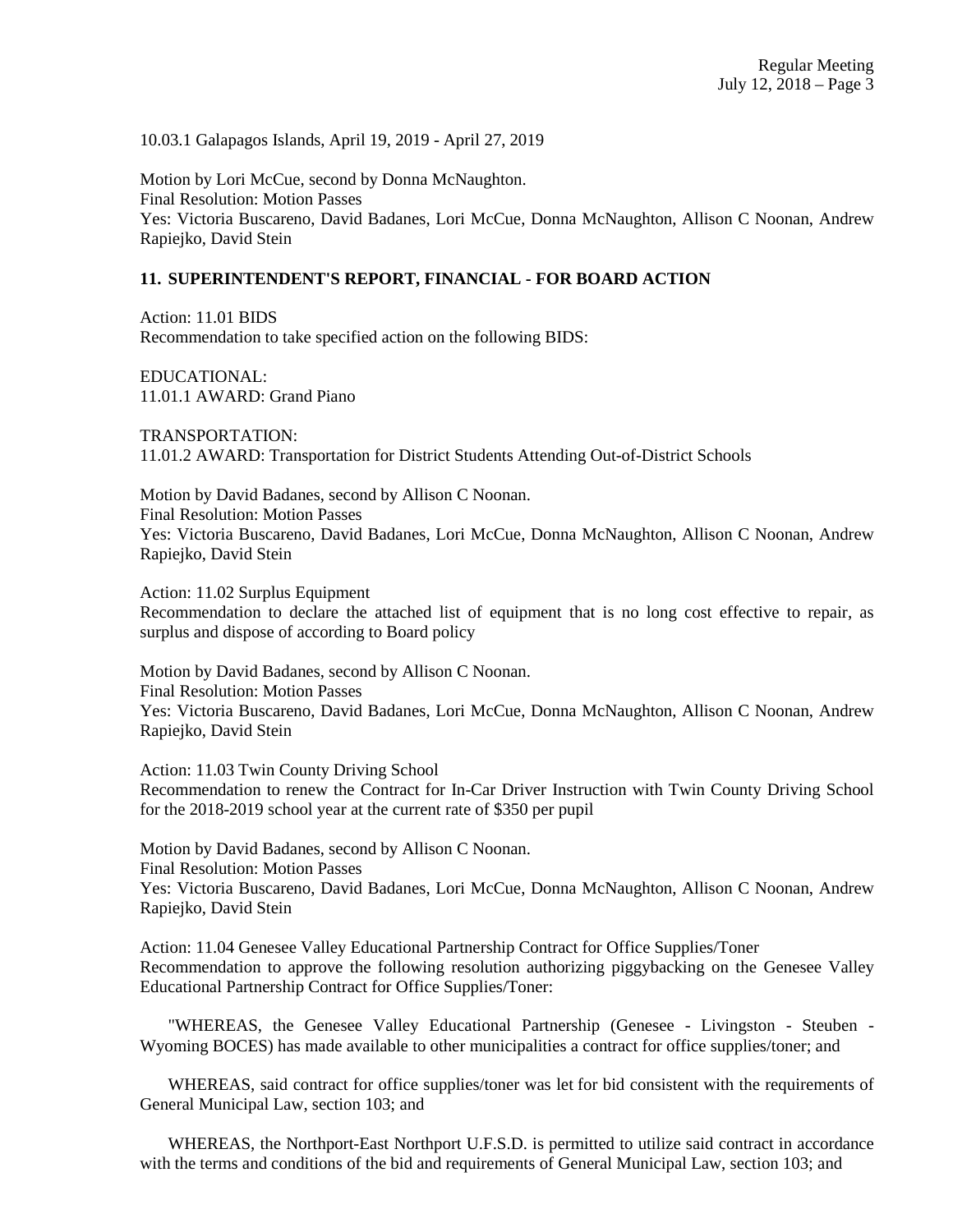NOW, THEREFORE, BE IT RESOLVED, that the Board of Education hereby authorizes the purchase of office supplies/toner from Genesee Valley Educational Partnership in accordance with the requirements of General Municipal Law, section 103."

Motion by David Badanes, second by Allison C Noonan. Final Resolution: Motion Passes Yes: Victoria Buscareno, David Badanes, Lori McCue, Donna McNaughton, Allison C Noonan, Andrew Rapiejko, David Stein

Action: 11.05 Southampton UFSD Contract for School Supplies & Materials Recommendation to approve the following resolution authorizing piggybacking on the Southampton UFSD Contract for School Supplies & Materials:

 "WHEREAS, the SOUTHAMPTON UFSD has made available to other municipalities a contract for school supplies and materials; and

 WHEREAS, said contract for school supplies and materials was let for bid consistent with the requirements of General Municipal Law, section 103; and

 WHEREAS, the Northport-East Northport UFSD is permitted to utilize said contract in accordance with the terms and conditions of the bid and requirements of General Municipal Law, section 103; and

 NOW, THEREFORE, BE IT RESOLVED, that the Board of Education hereby authorizes the purchase of school supplies and materials from Southampton UFSD contract in accordance with the requirements of General Municipal Law, section 103."

Motion by David Badanes, second by Allison C Noonan. Final Resolution: Motion Passes Yes: Victoria Buscareno, David Badanes, Lori McCue, Donna McNaughton, Allison C Noonan, Andrew Rapiejko, David Stein

Action: 11.06 Southampton UFSD Contract for Library Supplies, Furnishings & Equipment Recommendation to approve the following resolution authorizing piggybacking on the Southampton UFSD Contract for Library Supplies, Furnishings & Equipment:

 "WHEREAS, the SOUTHAMPTON UFSD has made available to other municipalities a contract for library supplies, furnishings & equipment; and

WHEREAS, said contract for library supplies, furnishings & equipment was let for bid consistent with the requirements of General Municipal Law, section 103; and

 WHEREAS, the Northport-East Northport UFSD is permitted to utilize said contract in accordance with the terms and conditions of the bid and requirements of General Municipal Law, section 103; and

 NOW, THEREFORE, BE IT RESOLVED, that the Board of Education hereby authorizes the purchase of library supplies, furnishings & equipment from Southampton UFSD contract in accordance with the requirements of General Municipal Law, section 103."

Motion by David Badanes, second by Allison C Noonan.

Final Resolution: Motion Passes

Yes: Victoria Buscareno, David Badanes, Lori McCue, Donna McNaughton, Allison C Noonan, Andrew Rapiejko, David Stein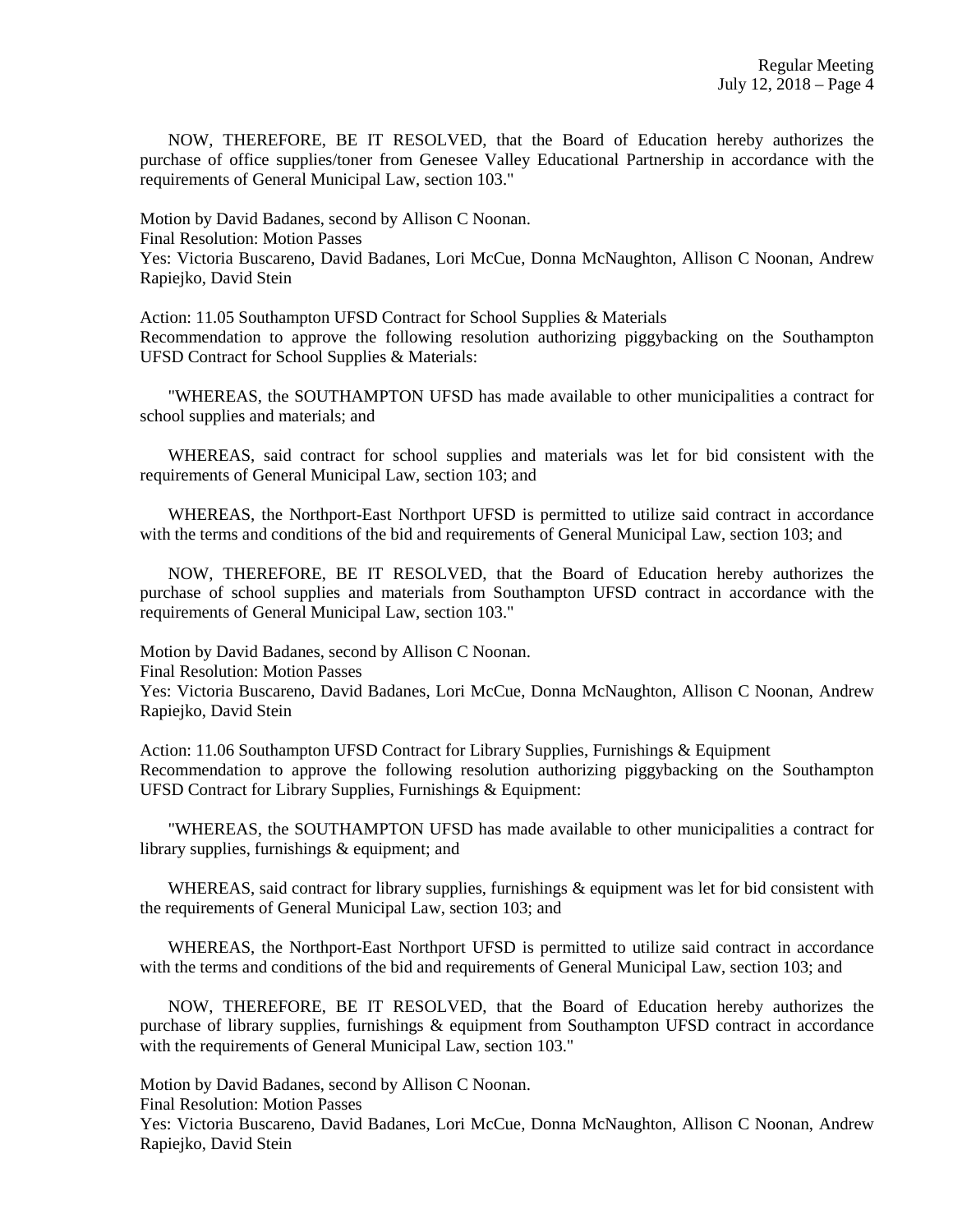Action: 11.07 Southampton Public Schools Contract for Science Supplies & Materials Recommendation to approve the following resolution authorizing piggybacking on the Southampton UFSD Contract for Science Supplies & Materials:

 "WHEREAS, the SOUTHAMPTON UFSD has made available to other municipalities a contract for science supplies & materials; and

WHEREAS, said contract for science supplies & materials was let for bid consistent with the requirements of General Municipal Law, section 103; and

 WHEREAS, the Northport-East Northport UFSD is permitted to utilize said contract in accordance with the terms and conditions of the bid and requirements of General Municipal Law, section 103; and

 NOW, THEREFORE, BE IT RESOLVED, that the Board of Education hereby authorizes the purchase of science supplies & materials from Southampton UFSD contract in accordance with the requirements of General Municipal Law, section 103."

Motion by David Badanes, second by Allison C Noonan.

Final Resolution: Motion Passes

Yes: Victoria Buscareno, David Badanes, Lori McCue, Donna McNaughton, Allison C Noonan, Andrew Rapiejko, David Stein

Action: 11.08 Southampton Public Schools Contract for Hazardous Material Abatement Recommendation to approve the following resolution authorizing piggybacking on the Southampton UFSD Contract for hazardous material abatement:

 "WHEREAS, the SOUTHAMPTON UFSD has made available to other municipalities a contract for hazardous material abatement; and

 WHEREAS, said contract for hazardous material abatement was let for bid consistent with the requirements of General Municipal Law, section 103; and

 WHEREAS, the Northport-East Northport UFSD is permitted to utilize said contract in accordance with the terms and conditions of the bid and requirements of General Municipal Law, section 103; and

 NOW, THEREFORE, BE IT RESOLVED, that the Board of Education hereby authorizes the purchase of hazardous material abatement services from Southampton UFSD contract in accordance with the requirements of General Municipal Law, section 103."

Action: 11.09 Garden City UFSD Contract for Materials and Supplies for Pupil Transportation **Department** 

Recommendation to approve the following resolution authorizing piggybacking on the Garden City UFSD Contract for Materials and Supplies for Pupil Transportation Department:

 "WHEREAS, the GARDEN CITY UFSD has made available to other municipalities a contract for materials and supplies for pupil transportation department; and

 WHEREAS, said contract for materials and supplies for pupil transportation department was let to bid consistent with the requirements of General Municipal Law, section 103; and

 WHEREAS, the Northport-East Northport UFSD is permitted to utilize said contract in accordance with the terms and conditions of the bid and requirements of General Municipal Law, section 103; and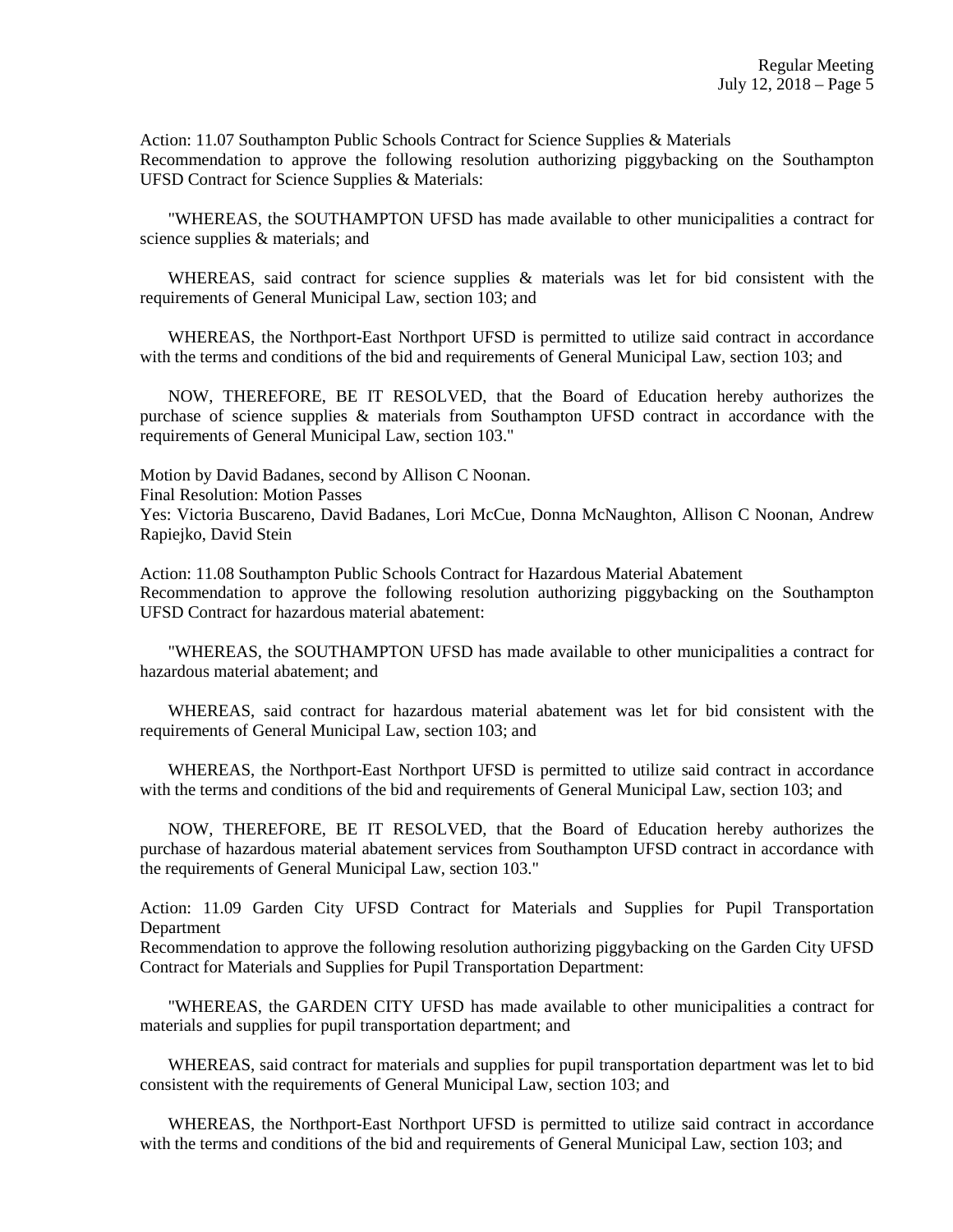NOW, THEREFORE, BE IT RESOLVED, that the Board of Education hereby authorizes the purchase of materials and supplies for pupil transportation department from Garden City UFSD in accordance with the requirements of General Municipal Law, section 103."

Motion by David Badanes, second by Allison C Noonan.

Final Resolution: Motion Passes

Yes: Victoria Buscareno, David Badanes, Lori McCue, Donna McNaughton, Allison C Noonan, Andrew Rapiejko, David Stein

Action: 11.10 Suffolk County Department of Public Works Contract for Automated Vehicle Location and Monitoring

Recommendation to approve the following resolution authorizing piggybacking on the Suffolk County Department of Public Works Contract for Automated Vehicle Location and Monitoring:

 "WHEREAS, the Suffolk County Department of Public Works has made available to other municipalities a contract for Automated Vehicle Location and Monitoring; and

 WHEREAS, said contract for Automated Vehicle Location and Monitoring was let for bid consistent with the requirements of General Municipal Law, section 103; and

 WHEREAS, the Northport-East Northport U.F.S.D. is permitted to utilize said contract in accordance with the terms and conditions of the bid and requirements of General Municipal Law, section 103; and

 NOW, THEREFORE, BE IT RESOLVED, that the Board of Education hereby authorizes the purchase of Automated Vehicle Location and Monitoring from the Suffolk County Department of Public Works in accordance with the requirements of General Municipal Law, section 103."

Motion by David Badanes, second by Allison C Noonan.

Final Resolution: Motion Passes

Yes: Victoria Buscareno, David Badanes, Lori McCue, Donna McNaughton, Allison C Noonan, Andrew Rapiejko, David Stein

Action: 11.11 National IPA Bid #090414-USF

Recommendation to approve the following resolution authorizing piggybacking on the National IPA Bid #090414-USF for food & food service equipment:

 "WHEREAS, the National IPA has made available to other municipalities a contract for food & food service equipment; and

WHEREAS, said contract for food  $\&$  food service equipment was let to bid consistent with the requirements of General Municipal Law, section 103; and

 WHEREAS, the Northport-East Northport UFSD is permitted to utilize said contract in accordance with the terms and conditions of the bid and requirement of General Municipal Law, section 103; and

 NOW, THEREFORE, BE IT RESOLVED, that the Board of Education hereby authorizes the purchase of food  $\&$  food service equipment from National IPA Bid #090414-USF in accordance with the requirements of General Municipal Law, section 103."

Motion by David Badanes, second by Allison C Noonan.

Final Resolution: Motion Passes

Yes: Victoria Buscareno, David Badanes, Lori McCue, Donna McNaughton, Allison C Noonan, Andrew Rapiejko, David Stein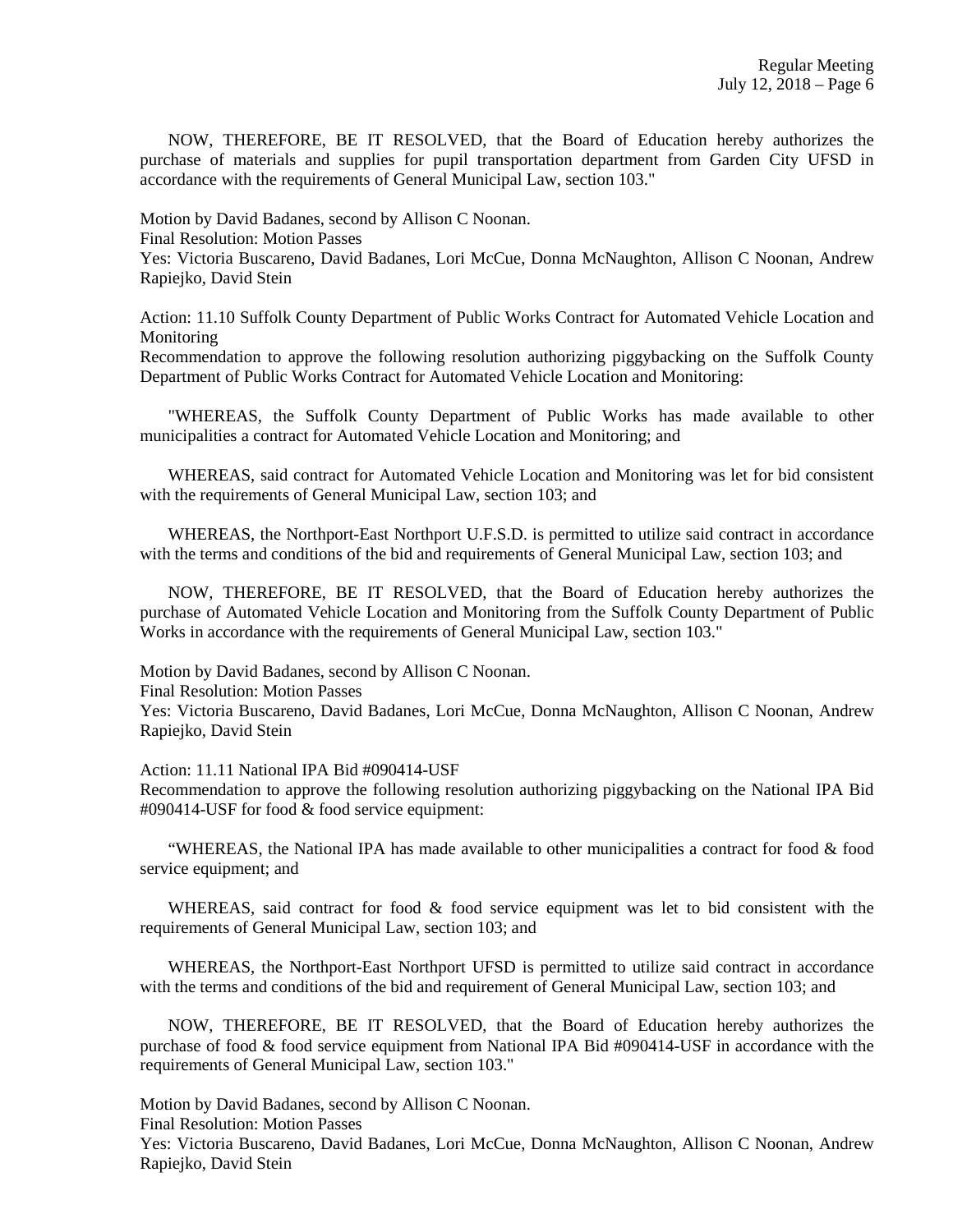Action: 11.12 National IPA RFP #151148 for Network Services Company/Janitorial & Sanitation Supplies, Equipment & Related Services

Recommendation to approve the following resolution authorizing piggybacking on the National IPA RFP #151148 for Network Services Company/Janitorial & Sanitation Supplies, Equipment & Related Services:

"WHEREAS, the National IPA has made available to other municipalities a contract for janitorial  $\&$ sanitation supplies, equipment & related services; and

WHEREAS, said contract for janitorial  $\&$  sanitation supplies, equipment  $\&$  related services was let for bid consistent with the requirements of General Municipal Law, section 103; and

 WHEREAS, the Northport-East Northport UFSD is permitted to utilize said contract in accordance with the terms and conditions of the bid and requirements of General Municipal Law, section 103; and

 NOW, THEREFORE, BE IT RESOLVED, that the Board of Education hereby authorizes the purchase of janitorial & sanitation supplies, equipment & related services from National IPA RFP #151148 in accordance with the requirements of General Municipal Law, section 103."

Motion by David Badanes, second by Allison C Noonan.

Final Resolution: Motion Passes

Yes: Victoria Buscareno, David Badanes, Lori McCue, Donna McNaughton, Allison C Noonan, Andrew Rapiejko, David Stein

Action: 11.13 NJPA #100614-CDW for Computer Hardware/Software/Peripherals Recommendation to approve the following resolution authorizing piggybacking on the NJPA #100614- CDW for Computer Hardware/Software/Peripherals:

 "WHEREAS, the NJPA has made available to other municipalities a contract for computer hardware, software & peripherals; and

WHEREAS, said contract for computer hardware, software & peripherals was let for bid consistent with the requirements of General Municipal Law, section 103; and

 WHEREAS, the Northport-East Northport UFSD is permitted to utilize said contract in accordance with the terms and conditions of the bid and requirements of General Municipal Law, section 103; and

 NOW, THEREFORE, BE IT RESOLVED, that the Board of Education hereby authorizes the purchase of computer hardware, software & peripherals from NJPA #100614-CDW in accordance with the requirements of General Municipal Law, section 103."

Motion by David Badanes, second by Allison C Noonan. Final Resolution: Motion Passes Yes: Victoria Buscareno, David Badanes, Lori McCue, Donna McNaughton, Allison C Noonan, Andrew Rapiejko, David Stein

Action: 11.14 Western Suffolk BOCES & Component School Districts RFP #16-17-03P-IE5-LH Ext. 2 for Tutorial & Special Education Services for Students

Recommendation to approve the following resolution to participate in the Western Suffolk BOCES & Component School Districts RFP #16-17-03P-IE5-LH Ext. 2 for Tutorial & Special Education Services for Students:

JOINT MUNICIPAL COOPERATIVE BIDDING RESOLUTION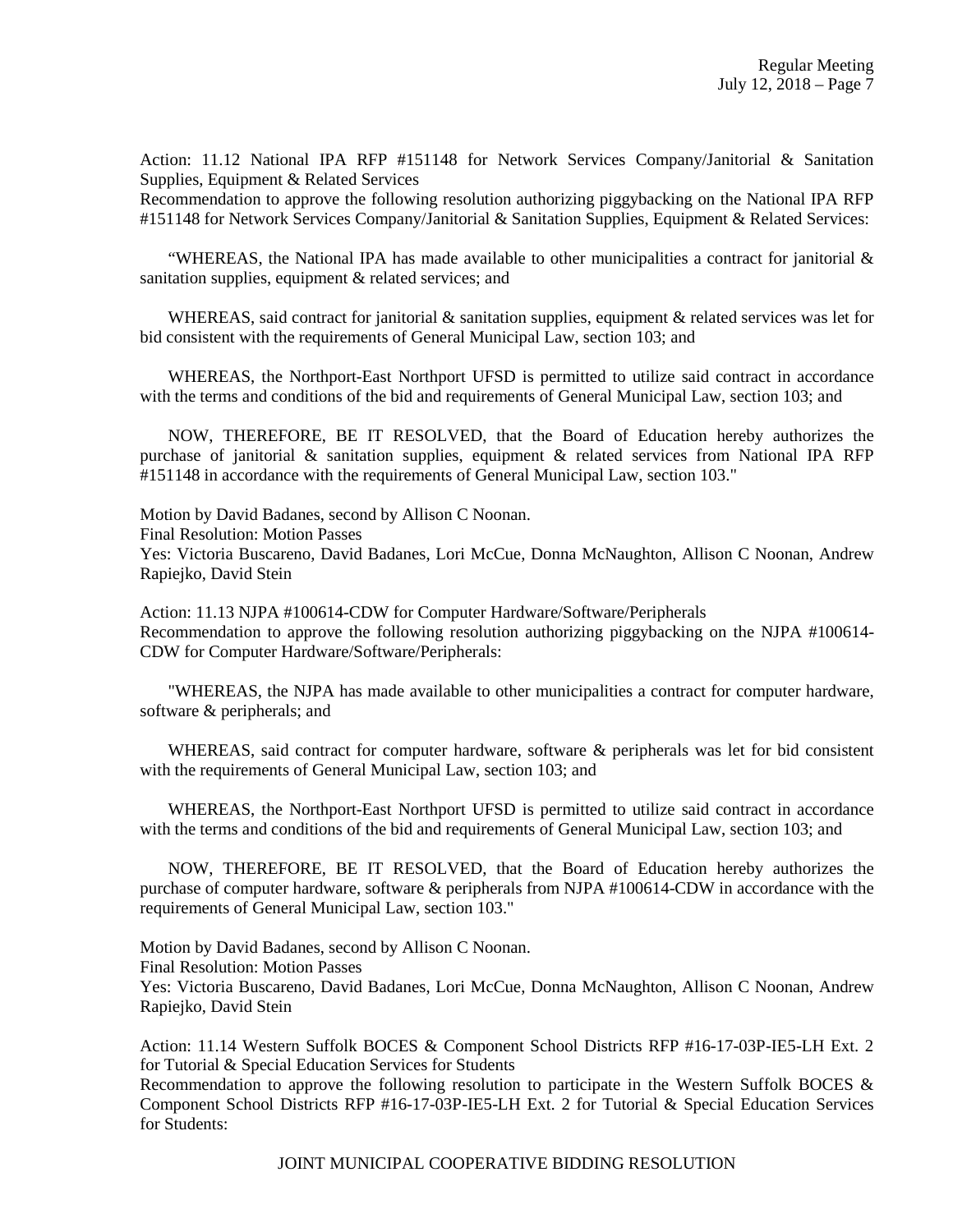"WHEREAS, various educational and municipal corporations located within the State of New York desire to bid jointly for Tutorial & Special Education Services for Students, Western Suffolk BOCES & Component School Districts - RFP #16-17-03P-IE5-LH, opened March 17, 2016; Original Term of Contract: July 1, 2016 through June 30, 2017; First Extension of Contract: July 1, 2017 through June 30, 2018; Second Extension of Contract: July 1, 2018 through June 30, 2019; and

 WHEREAS, the Northport-East Northport UFSD, an educational/municipal corporation is desirous of selectively participating with other educational and/or municipal corporations in the State of New York in joint bidding in the areas mentioned above pursuant to General Municipal Law §119-o and Education Law Section 1950; and

 WHEREAS, the District is a municipality within the meaning of General Municipal Law §119-n and is eligible to participate in the Board of Cooperative Educational Services, Second Supervisory District of Suffolk County (hereinafter Western Suffolk BOCES) Joint Municipal Cooperative Bidding Initiative in the areas mentioned above; and

 WHEREAS, with respect to all activities conducted by the Western Suffolk BOCES, the District wishes to delegate to Western Suffolk BOCES the responsibility for drafting of specifications, advertising for bids/proposals, accepting and opening bids/proposals, tabulating bids/proposals, awarding the bids/proposals, extending awards of bids/proposals, and reporting the results to the District.

 BE IT RESOLVED, that the District hereby appoints Western Suffolk BOCES to represent it and to act as the lead agent in all matters related to the services as described above; and

 BE IT FURTHER RESOLVED that the District hereby authorizes Western Suffolk BOCES to place all legal advertisements for any required cooperative bidding in Newsday, which is designated as the official newspaper for Western Suffolk BOCES; and

 BE IT FURTHER RESOLVED that this Agreement with the Participant shall be for a term of one (1) year as authorized by General Municipal Law §119-o.2.j."

Motion by David Badanes, second by Allison C Noonan.

Final Resolution: Motion Passes

Yes: Victoria Buscareno, David Badanes, Lori McCue, Donna McNaughton, Allison C Noonan, Andrew Rapiejko, David Stein

Action: 11.15 Board of Cooperative Educational Services of Suffolk County Recommendation to approve the following resolution to join the Board of Cooperative Educational Services of Suffolk County:

#### School Year 2018-2019

 "WHEREAS, various educational and municipal corporations located within the State of New York desire to bid jointly for generally needed services and standardized supply and equipment items; and

 WHEREAS, the Northport-East Northport U.F.S.D., an educational/municipal corporation (hereinafter the "Participant") is desirous of selectively participating with other educational and/or municipal corporations in the State of New York in joint bidding in the areas mentioned above pursuant to General Municipal Law §119-o and Education Law Section 1950; and

 WHEREAS, the Participant is a municipality within the meaning of General Municipal Law §119-n and is eligible to participate in the Board of Cooperative Educational Services, First Supervisory District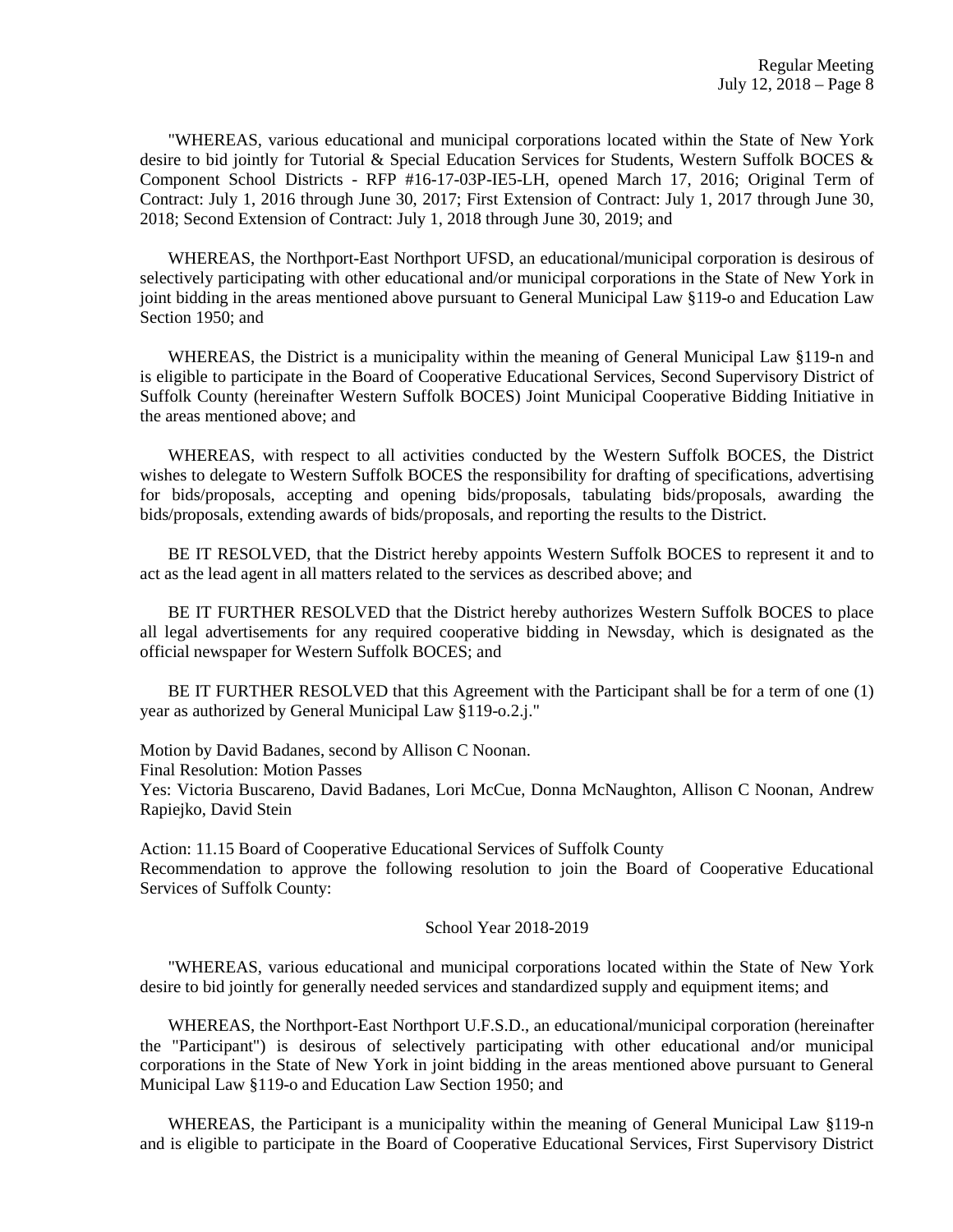of Suffolk County (hereinafter Eastern Suffolk BOCES) Joint Municipal Cooperative Bidding Program (hereinafter the "Program") in the areas mentioned above; and

 WHEREAS, the Participant acknowledges receipt of the Program description inclusive of Eastern Suffolk BOCES' standard bid packet and the general conditions relating to said Program; and

WHEREAS, with respect to all activities conducted by the Program, the Participant wishes to delegate to Eastern Suffolk BOCES the responsibility for drafting of bid specifications, advertising for bids, accepting and opening of bids, tabulating bids, awarding the bids, and reporting the results to the Participant.

 BE IT RESOLVED that the Participant hereby appoints Eastern Suffolk BOCES to represent it and to act as the lead agent in all matters related to the Program as described above; and

 BE IT FURTHER RESOLVED that the Participant hereby authorizes Eastern Suffolk BOCES to place all legal advertisements for any required cooperative bidding in Newsday, which is designated as the official newspaper for the Program; and

 BE IT FURTHER RESOLVED, that a Participant Meeting shall be held annually consisting of a representative from each Program Participant. Notice of the meeting shall be given to each representative at least five (5) days prior to such meeting; and

 BE IT FURTHER RESOLVED that an Advisory Committee will be formed consisting of five to ten representatives of Program Participants for a term of three (3) years as authorized by General Municipal Law §119-o.2.j.

 BE IT FURTHER RESOLVED that this Agreement with the Participant shall be for a term of one (1) year as authorized by General Municipal Law §119-o.1.j.

 BE IT FURTHER RESOLVED that the Participant agrees to pay Eastern Suffolk BOCES an annual fee as determined annually by Eastern Suffolk BOCES to act as the lead agent for the Program."

Motion by David Badanes, second by Allison C Noonan.

Final Resolution: Motion Passes

Yes: Victoria Buscareno, David Badanes, Lori McCue, Donna McNaughton, Allison C Noonan, Andrew Rapiejko, David Stein

Action: 11.16 Board of Cooperative Educational Services of Nassau County Recommendation to approve the following resolution to join the Board of Cooperative Educational Services of Nassau County:

### GENERAL RESOLUTION FOR THE PURPOSE OF PARTICIPATING IN A COOPERATIVE BID COORDINATED BY THE BOARD OF COOPERATIVE EDUCATIONAL SERVICES OF NASSAU COUNTY FOR VARIOUS COMMODITIES AND/OR SERVICES

#### School Year 2018-2019

 "WHEREAS, the Board of Education of the Northport-East Northport School District of New York State, wishes to participate in a Cooperative Bidding Program conducted by The Board of Cooperative Educational Services of Nassau County for the purchase of various commodities and/or services as authorized by and in accordance with the Education Law and General Municipal Law, Section §119-o; and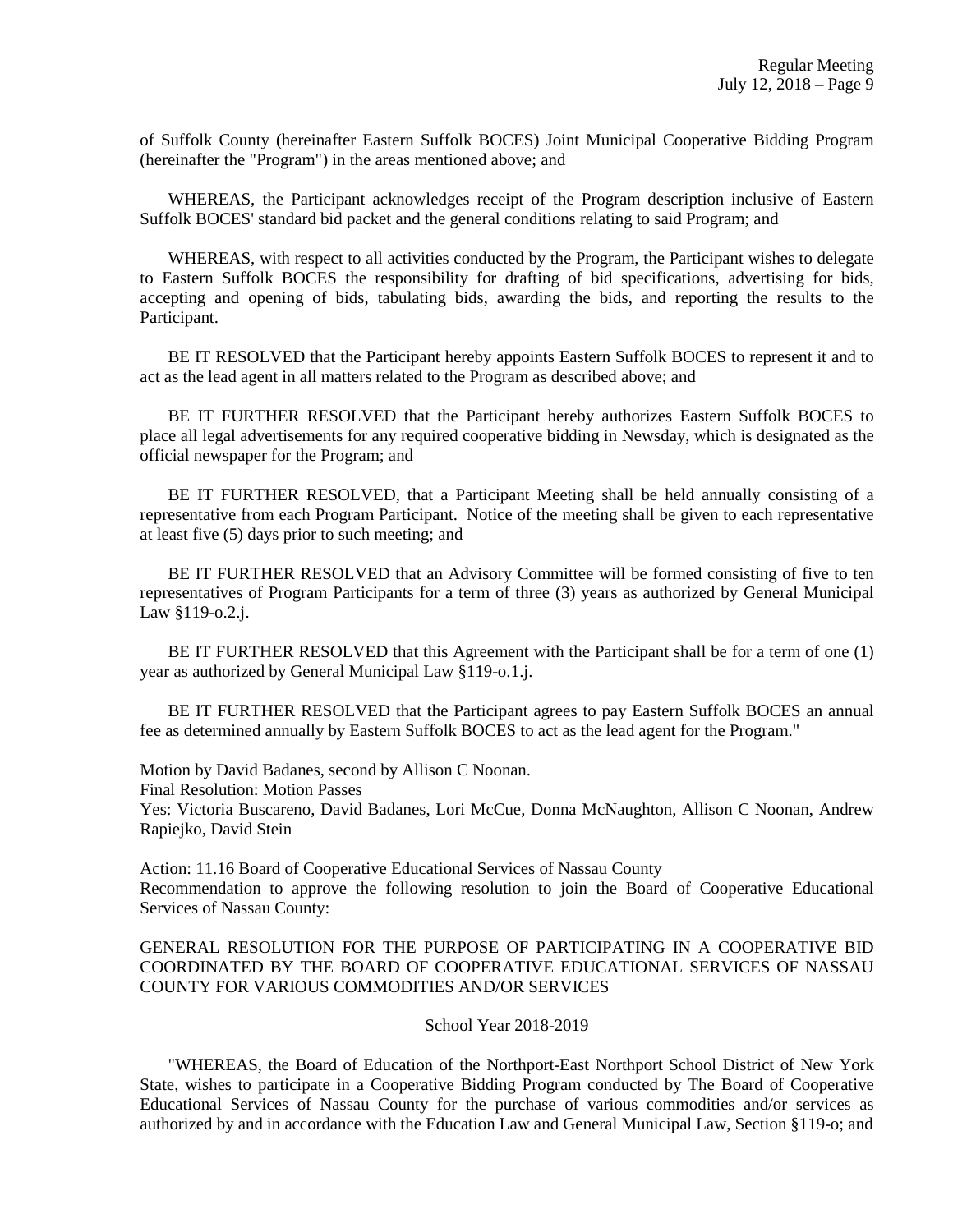NOW THEREFORE, BE IT RESOLVED that the School District hereby appoints Nassau BOCES as its representative and agent in all matters related to the Cooperative Bidding Program, including but not limited to responsibility for drafting of specifications, advertising for bids, accepting and opening bids, tabulating bids, reporting the results to the School District and making recommendations thereon, and

 BE IT FURTHER RESOLVED that Nassau BOCES is hereby authorized to award cooperative bids on behalf of the School District to the bidder deemed to be the lowest responsible bidder meeting the bid specifications and otherwise complying with Article 5-A of the General Municipal Law of the State of New York relating to public bids and contracts and to enter into contracts for the purchase of the commodities and/or services as authorized herein, and

 BE IT FURTHER RESOLVED, that the School District hereby authorizes its School Business Administrator or his/her designee on behalf of the School District to participate in cooperative bidding conducted by Nassau BOCES and if requested to furnish Nassau BOCES an estimated minimum number of units that will be purchased and such other documents and information which may be reasonably necessary or useful in conducting the Cooperative Bidding Program, and

 BE IT FURTHER RESOLVED, that the School District agrees to assume its equitable share of the administrative costs of the cooperative bidding program and all of its obligations and responsibilities pursuant to any contract that may be awarded by Nassau BOCES on behalf of the School District."

Motion by David Badanes, second by Allison C Noonan.

Final Resolution: Motion Passes

Yes: Victoria Buscareno, David Badanes, Lori McCue, Donna McNaughton, Allison C Noonan, Andrew Rapiejko, David Stein

Action: 11.17 Municipal Cooperative Purchasing Agreement with the Town of Huntington Recommendation to approve the following resolution to continue with the Municipal Cooperative Purchasing Agreement with the Town of Huntington, dated October 10, 2008:

#### MUNICIPAL COOPERATIVE PURCHASING AGREEMENT

THIS AGREEMENT, dated the 10th of October 2008, between the School districts of the TOWN OF HUNTINGTON, with offices at 100 Main Street, Huntington, New York 11743, hereinafter referred to as the "TOWN" and the Northport-East Northport UFSD, with offices at PO Box 210, Northport, New York 11768, hereinafter referred to as the "DISTRICT."

 "WHEREAS, it is the desire of the TOWN and the DISTRICT as the Agencies named herein to cooperate with respect to the utilization of the services of the TOWN's Purchasing Department; and

 WHEREAS, the parties hereto are desirous of authorizing the Purchasing Director of the TOWN to advertise all of the bid requests for proposals and name the DISTRICT.

#### NOW, THEREFORE, IT IS AGREED AS FOLLOWS:

 1. The Director of Purchasing of the TOWN is authorized, in advertising for any bid for any material, equipment or merchandise, to include in all of the public notifications and advertisements, the name of the DISTRICT.

 2. The Director of Purchasing of the TOWN shall make it a specific condition of any bids awarded that the DISTRICT may avail itself and purchase any of the materials, equipment or merchandise bid.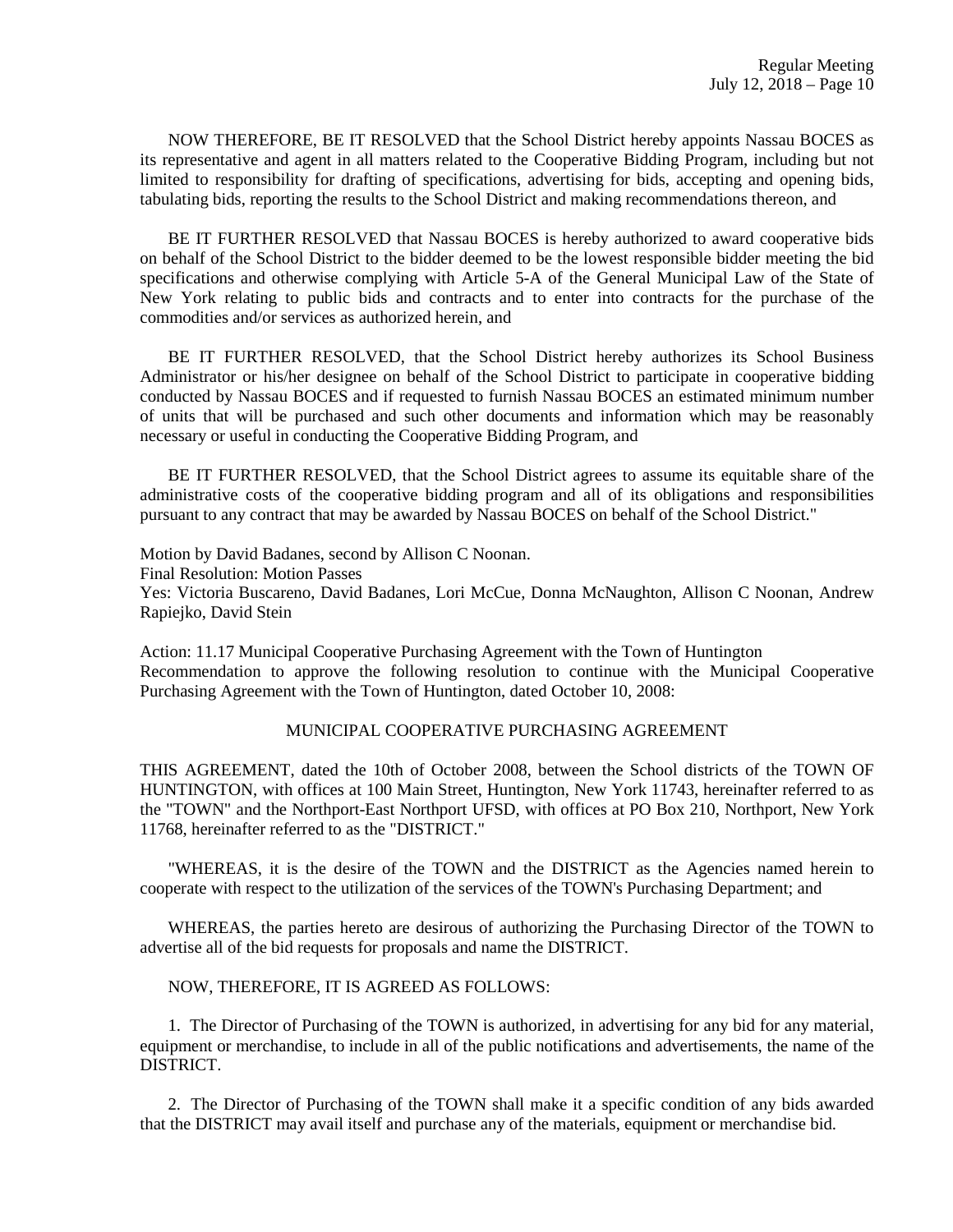3. The DISTRICT agrees to make available to the Director of Purchasing of the TOWN, in a timely fashion, information as to the quantity and type of materials, equipment or merchandise that it uses on an annual basis.

 4. The governing Board of the DISTRICT specifically authorizes and consents that the Director of Purchasing of the TOWN is authorized to advertise and award bids in its name in accordance with the provisions of Town Law and the Local Finance Law, and any other applicable local laws and regulations.

 5. It is specifically agreed that the providing of these services by the TOWN Director of Purchasing shall be without costs to the DISTRICT and without additional cost to the TOWN.

 6. The DISTRICT is responsible for the payment of any materials, equipment and merchandise purchased by it from the bids awarded by the TOWN's Director of Purchasing. DISTRICT's financial responsibility shall include payment of any materials, equipment and merchandise purchased and any other incidental costs related to materials, equipment and merchandise purchased such as shipping and delivery.

 7. The DISTRICT agrees to hold harmless the TOWN and indemnify the TOWN from and against any claim, lawsuit, and/or judgment together with all costs and all incidental charges thereto including, but not limited to, costs and reasonable attorney's fees incurred and arising out of the DISTRICT's purchase of materials, equipment and merchandise under this Agreement.

8. Either party may terminate this agreement upon thirty (30) days written notice to the other."

Motion by David Badanes, second by Allison C Noonan.

Final Resolution: Motion Passes

Yes: Victoria Buscareno, David Badanes, Lori McCue, Donna McNaughton, Allison C Noonan, Andrew Rapiejko, David Stein

Action: 11.18 Long Island School Nutrition Directors Association Cooperative Recommendation to approve the following resolution:

 "WHEREAS, it is the plan of a number of public school districts in Nassau/Suffolk Counties, New York to bid jointly on selected Food Service Commodities, Food and Food Service Supplies for the 2018- 19 school year.

 WHEREAS, Northport-East Northport School District, is desirous of participating with other districts in Nassau/Suffolk Counties in the joint bidding of the commodities mentioned above as authorized by General Municipal Law, Section 119-0 and,

 WHEREAS, Northport-East Northport School District, wishes to appoint a committee to assume the responsibility for drafting of specification, advertising for bids, accepting and opening bids, reporting the results to the boards of education and making recommendations thereon; therefore,

BE IT RESOLVED, that the Board of Education of the Northport-East Northport School District, hereby appoints Long Island School Nutrition Directors Association cooperative Bid Committee to represent it in all matters related above, and,

 BE IT FURTHER RESOLVED, that Northport-East Northport School District's Board of Education authorized the above-mentioned committee to represent it in all matters leading up to the entering into a contract for the purchase of the above-mentioned commodities, and,

 BE IT FURTHER RESOLVED, that Northport-East Northport School District's Board of Education agrees to assume its equitable share of the costs of the cooperative bidding, and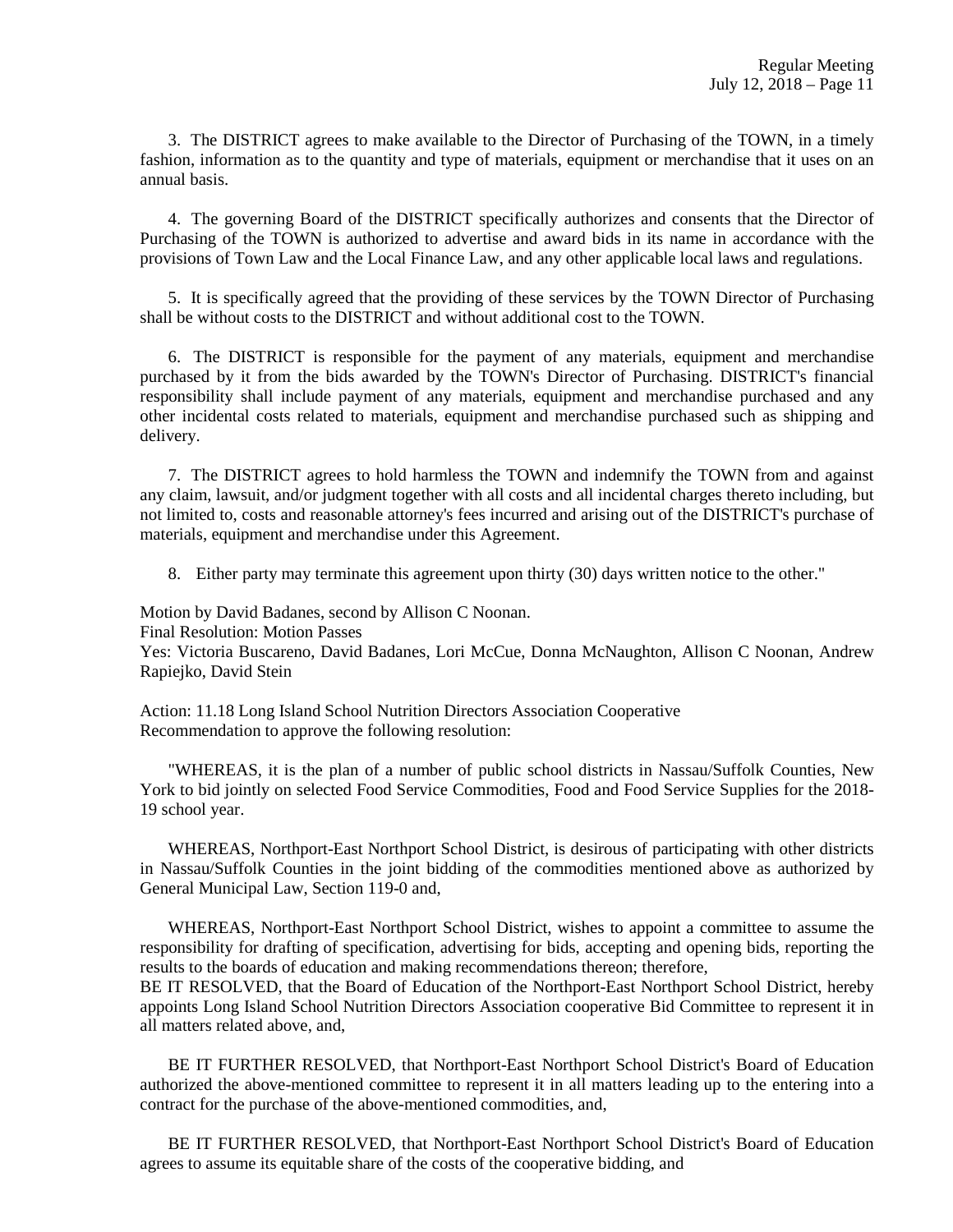BE IT FURTHER RESOLVED, that Northport-East Northport School District's Board of Education agrees (1) to abide by majority decisions of the participating districts on quality standards; (2) that unless all bids are rejected, it will award contracts according to the recommendations of the committee; (3) that after award of contract(s), it will conduct all negotiations directly with the successful bidder(s)."

Motion by David Badanes, second by Allison C Noonan.

Final Resolution: Motion Passes

Yes: Victoria Buscareno, David Badanes, Lori McCue, Donna McNaughton, Allison C Noonan, Andrew Rapiejko, David Stein

Action: 11.19 Health Service Contracts

Recommendation to authorize the Board President to sign contracts with the following school district to provide health services for Northport-East Northport students attending school in that district during the 2017-2018 school year:

11.19.1 Bellmore Union Free School District, three (3) students attending St. Elizabeth Ann Seton @ \$1,176.01, totaling \$3,528.03

Motion by David Badanes, second by Allison C Noonan.

Final Resolution: Motion Passes

Yes: Victoria Buscareno, David Badanes, Lori McCue, Donna McNaughton, Allison C Noonan, Andrew Rapiejko, David Stein

Action: 11.20 Nassau-Suffolk School Boards Association, Inc. Recommendation to approve Nassau-Suffolk School Boards Association, Inc. 2018-2019 Annual Membership Dues in the amount of \$3,925.00

Motion by David Badanes, second by Allison C Noonan.

Final Resolution: Motion Passes

Yes: Victoria Buscareno, David Badanes, Lori McCue, Donna McNaughton, Allison C Noonan, Andrew Rapiejko, David Stein

Action: 11.21 Center for Responsive Schools, Inc.

Recommendation to approve a Supplementary Education Services Agreement between the Northport-East Northport Union Free School District and Center for Responsive Schools, Inc. for (2) Responsive Classroom packages for Elementary Educators at \$21,000 per section and (3) one-day workshops at \$4,500 per section, for an amount not to exceed \$55,500.00

Motion by David Badanes, second by Allison C Noonan.

Final Resolution: Motion Passes

Yes: Victoria Buscareno, David Badanes, Lori McCue, Donna McNaughton, Allison C Noonan, Andrew Rapiejko, David Stein

Action: 11.22 Jay Nadelbach, Esq.

Recommendation to approve a Supplementary Education Services Agreement between the Northport-East Northport Union Free School District and Jay Nadelbach, Esq. for professional services rendered as an arbitrator in an amount not to exceed \$3,300.00

Motion by David Badanes, second by Allison C Noonan.

Final Resolution: Motion Passes

Yes: Victoria Buscareno, David Badanes, Lori McCue, Donna McNaughton, Allison C Noonan, Andrew Rapiejko, David Stein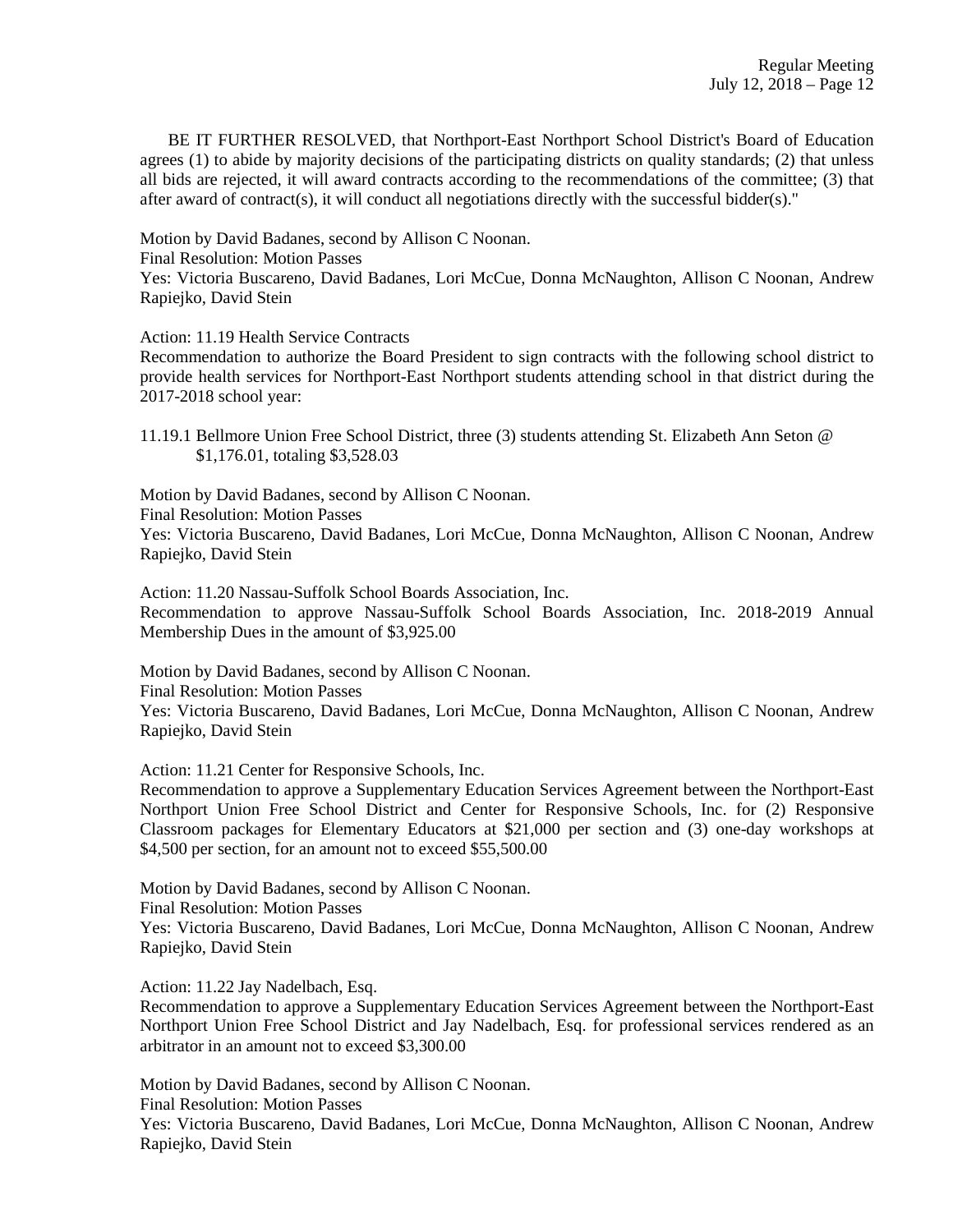Action: 11.23 Caleb Paquet Memorial Scholarship

Recommendation to approve the establishment of the Caleb Paquet Memorial Scholarship in the amount of \$2,500.00 to be given to a graduating senior for each of the next five years who has overcome similar hardships as Caleb in his or her life.

Motion by David Badanes, second by Allison C Noonan. Final Resolution: Motion Passes Yes: Victoria Buscareno, David Badanes, Lori McCue, Donna McNaughton, Allison C Noonan, Andrew Rapiejko, David Stein

Action: 11.24 Harborfields Central School District

Recommendation to approve a 2018-2019 Special Education Services Contract between the Board of Education of the Harborfields Central School District and the Board of Education of the Northport-East Northport Union Free School District (Spec. Ed.)

Motion by David Badanes, second by Allison C Noonan. Final Resolution: Motion Passes Yes: Victoria Buscareno, David Badanes, Lori McCue, Donna McNaughton, Allison C Noonan, Andrew Rapiejko, David Stein

Action: 11.25 Half Hollow Hills Central School District

Recommendation to approve a 2017-2018 Special Education Services Contract between the Board of Education of the Northport-East Northport Union Free School District and Half Hollow Hills Central School District (Spec. Ed.)

Motion by David Badanes, second by Allison C Noonan.

Final Resolution: Motion Passes

Yes: Victoria Buscareno, David Badanes, Lori McCue, Donna McNaughton, Allison C Noonan, Andrew Rapiejko, David Stein

Action: 11.26 Transportation Contract Renewals

Recommendation to approve renewal of transportation contracts with Acme Bus Corporation, Baumann & Sons Buses, Inc., Brookset Bus Corporation, Huntington Coach Corporation and Towne Bus Corporation at an increase equal to the 2018-2019 Consumer Price Index (CPI)

Motion by David Badanes, second by Allison C Noonan. Final Resolution: Motion Passes Yes: Victoria Buscareno, David Badanes, Lori McCue, Donna McNaughton, Allison C Noonan, Andrew Rapiejko, David Stein

Action: 11.27 Stop & Shop A+ School Rewards Program - East Northport Middle School Recommendation to approve the following resolution:

 "RESOLVED, that the Board of Education accept the donation of \$597.19 toward the purchase of classroom supplies for East Northport Middle School and increase the 2018-2019 budget code A2110.5030.21.0300 by \$597.19 for this purpose.

 RESOLVED, that the Board of Education hereby approves an increase in the revenue code A2705 of the 2018-2019 budget by \$597.19 with the understanding that this increase in revenue is the result of the East Northport Middle School participation in the Stop and Shop A+ School Rewards Program"

Motion by David Badanes, second by Allison C Noonan. Final Resolution: Motion Passes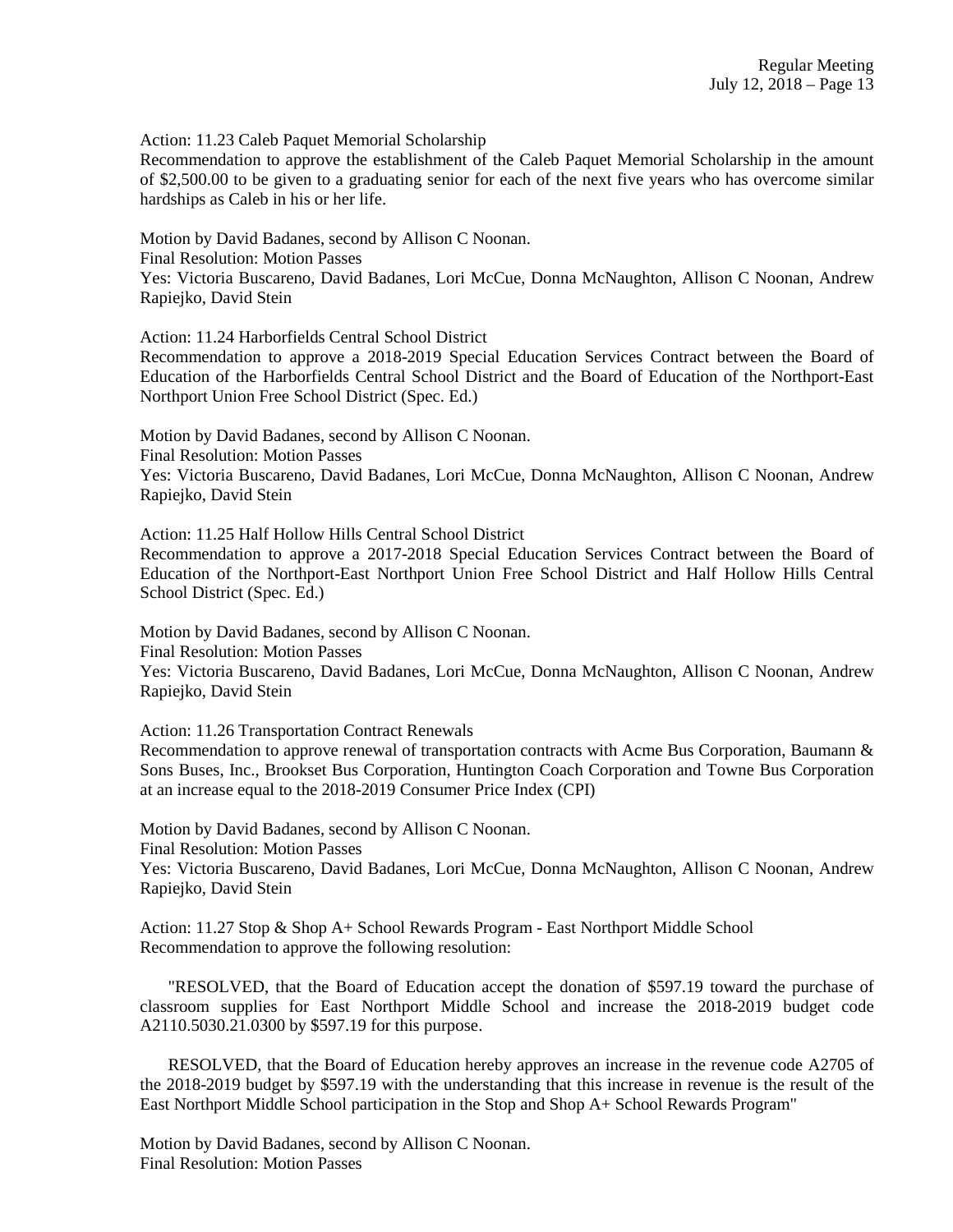Yes: Victoria Buscareno, David Badanes, Lori McCue, Donna McNaughton, Allison C Noonan, Andrew Rapiejko, David Stein

Action: 11.28 Stop & Shop A+ School Rewards Program - Ocean Avenue Elementary School Recommendation to approve the following resolution:

 "RESOLVED, that the Board of Education accept the donation of \$798.07 toward the purchase of classroom supplies for Ocean Avenue Elementary School and increase the 2018-2019 budget code A2110.5030.15.0200 by \$798.07 for this purpose.

 RESOLVED, that the Board of Education hereby approves an increase in the revenue code A2705 of the 2018-2019 budget by \$798.07 with the understanding that this increase in revenue is the result of the Ocean Avenue Elementary School participation in the Stop and Shop A+ School Rewards Program."

Motion by David Badanes, second by Allison C Noonan.

Final Resolution: Motion Passes

Yes: Victoria Buscareno, David Badanes, Lori McCue, Donna McNaughton, Allison C Noonan, Andrew Rapiejko, David Stein

Action: 11.29 Stop & Shop A+ School Rewards Program - Norwood Avenue Elementary School Recommendation to approve the following resolution:

 "RESOLVED, that the Board of Education accept the donation of \$426.44 toward the purchase of classroom supplies for Norwood Avenue Elementary School and increase the 2018-2019 budget code A2110.5030.14.0200 by \$426.44 for this purpose.

 RESOLVED, that the Board of Education hereby approves an increase in the revenue code A2705 of the 2018-2019 budget by \$426.44 with the understanding that this increase in revenue is the result of the Norwood Avenue Elementary School participation in the Stop and Shop A+ School Rewards Program."

Motion by David Badanes, second by Allison C Noonan.

Final Resolution: Motion Passes

Yes: Victoria Buscareno, David Badanes, Lori McCue, Donna McNaughton, Allison C Noonan, Andrew Rapiejko, David Stein

Action: 11.30 Joan Baltman Copper Library Donation Recommendation to approve the following resolution:

 "RESOLVED, that the Board of Education accept the donation of \$1,500.00 from the Fifth Avenue PTA in memory of Joan Baltman toward the purchase of books for the library and increase the 2018-2019 budget code A2610.5030.12.1300 by \$1,500.00 for this purpose.

 RESOLVED, that the Board of Education hereby approves an increase in the revenue code A2705 of the 2018-2019 budget by \$1,500.00 with the understanding that this increase in revenue is the result of donations for the Joan Baltman Cooper Library at Fifth Avenue Elementary School."

Motion by David Badanes, second by Allison C Noonan.

Final Resolution: Motion Passes

Yes: Victoria Buscareno, David Badanes, Lori McCue, Donna McNaughton, Allison C Noonan, Andrew Rapiejko, David Stein

Action: 11.31 Donations Recommendation to receive the following donation to the District: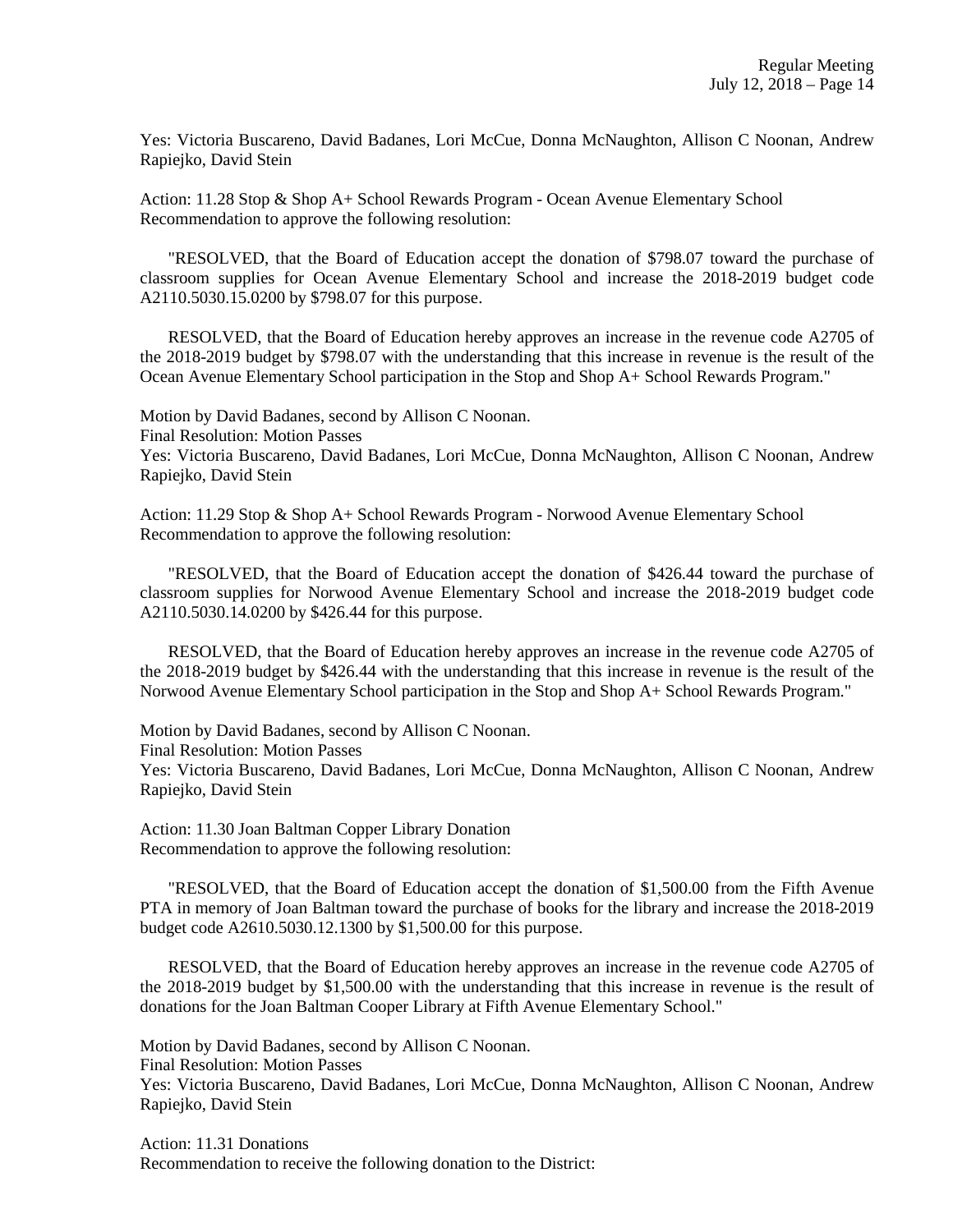11.31.1 \$100.00 from Anna and Charles Hernandez to the Lt. Commander Christopher Tragna Scholarship

Motion by David Badanes, second by Allison C Noonan. Final Resolution: Motion Passes Yes: Victoria Buscareno, David Badanes, Lori McCue, Donna McNaughton, Allison C Noonan, Andrew Rapiejko, David Stein

Action: 11.32 Vilma Matos

Recommendation to approve a Supplementary Education Services Agreement between the Northport-East Northport Union Free School District and Vilma Matos for Professional Development Workshops (ENL) and ENL Parent Meetings, in an amount not to exceed \$3,200.00

Motion by David Badanes, second by Allison C Noonan. Final Resolution: Motion Passes Yes: Victoria Buscareno, David Badanes, Lori McCue, Donna McNaughton, Allison C Noonan, Andrew Rapiejko, David Stein

Action: 11.33 Music Theatre International

Recommendation to approve a Production Contract between the Northport-East Northport Union Free School District and Music Theater International for Disney's Aladdin Kids (OAS)

Motion by David Badanes, second by Allison C Noonan. Final Resolution: Motion Passes Yes: Victoria Buscareno, David Badanes, Lori McCue, Donna McNaughton, Allison C Noonan, Andrew Rapiejko, David Stein

Action: 11.34 Agreement and Release

Recommendation to approve a 2018-2019 Agreement and Release between the Northport-East Northport Union Free School District and parent of a student known to the Board of Education for placement of that student (Spec. Ed.)

Motion by David Badanes, second by Allison C Noonan. Final Resolution: Motion Passes Yes: Victoria Buscareno, David Badanes, Lori McCue, Donna McNaughton, Allison C Noonan, Andrew Rapiejko, David Stein

Action: 11.35 Da Vinci Education & Research LLC Recommendation to approve a 2018-2019 Agreement between the Northport-East Northport Union Free School District and Da Vinci Education & Research LLC (Spec. Ed.)

Motion by David Badanes, second by Allison C Noonan. Final Resolution: Motion Passes Yes: Victoria Buscareno, David Badanes, Lori McCue, Donna McNaughton, Allison C Noonan, Andrew Rapiejko, David Stein

Action: 11.36 Licensed Applied Behavior Analyst Group d/b/a Autism Behavior Consulting Recommendation to approve a 2018-2019 Agreement between the Northport-East Northport Union Free School District and Licensed Applied Behavior Analyst Group d/b/a Autism Behavior Consulting (Spec. Ed.)

Motion by David Badanes, second by Allison C Noonan. Final Resolution: Motion Passes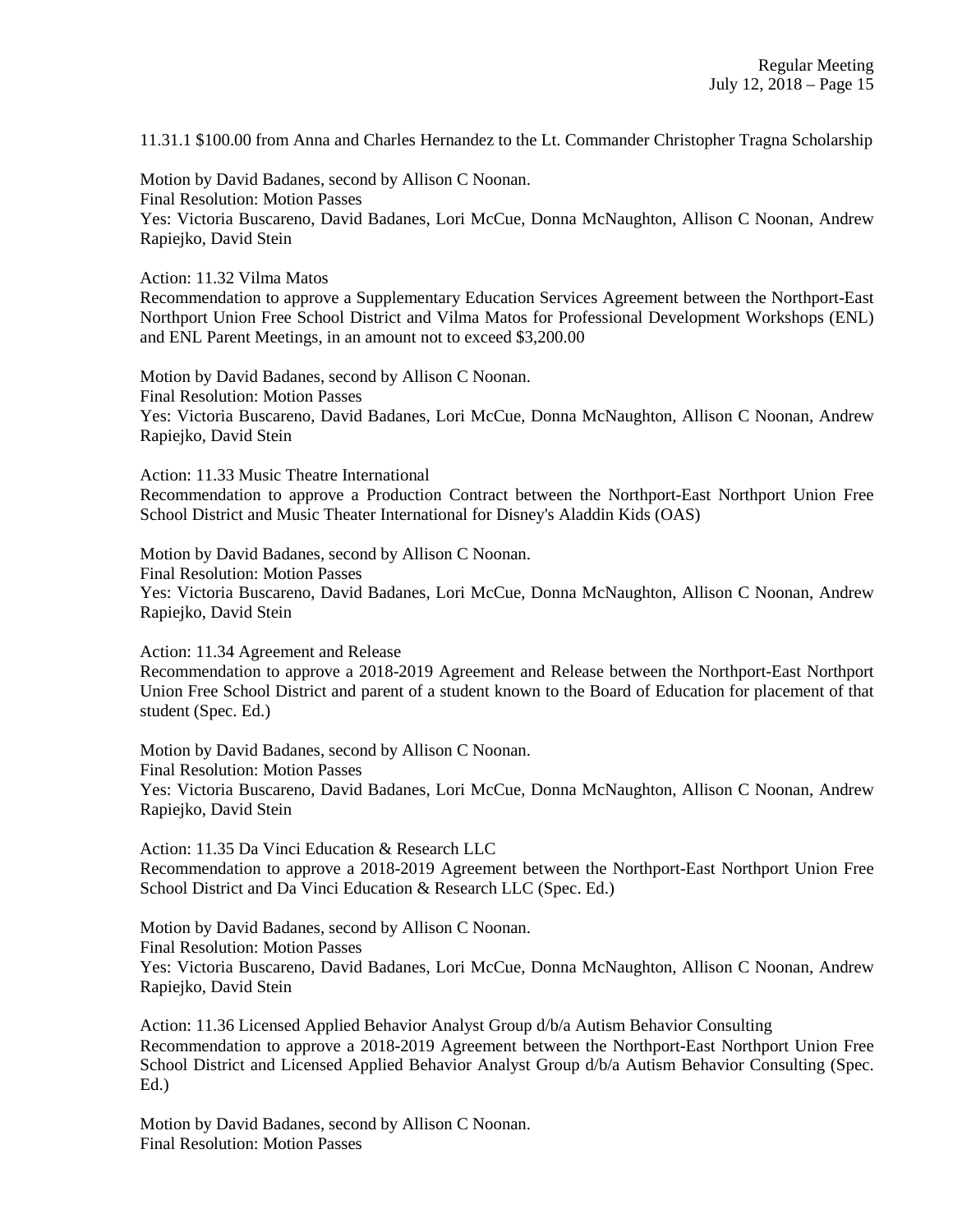Yes: Victoria Buscareno, David Badanes, Lori McCue, Donna McNaughton, Allison C Noonan, Andrew Rapiejko, David Stein

Action: 11.37 The Long Island Home d/b/a South Oaks Hospital Recommendation to approve a 2018-2019 Agreement between the Northport-East Northport Union Free School District and The Long Island Home d/b/a South Oaks Hospital (Spec. Ed.)

Motion by David Badanes, second by Allison C Noonan. Final Resolution: Motion Passes Yes: Victoria Buscareno, David Badanes, Lori McCue, Donna McNaughton, Allison C Noonan, Andrew Rapiejko, David Stein

Action: 11.38 New York Therapy Placement Services, Inc. Recommendation to approve a 2018-2019 Agreement between the Northport-East Northport Union Free School District and New York Therapy Placement Services, Inc. (Spec. Ed.)

Motion by David Badanes, second by Allison C Noonan. Final Resolution: Motion Passes Yes: Victoria Buscareno, David Badanes, Lori McCue, Donna McNaughton, Allison C Noonan, Andrew Rapiejko, David Stein

Action: 11.39 New York Therapy Placement Services, Inc. Recommendation to approve a 2018-2019 Related Services Agreement between the Northport-East Northport Union Free School District and New York Therapy Placement Services, Inc. (Spec. Ed.)

Motion by David Badanes, second by Allison C Noonan. Final Resolution: Motion Passes Yes: Victoria Buscareno, David Badanes, Lori McCue, Donna McNaughton, Allison C Noonan, Andrew Rapiejko, David Stein

Action: 11.40 Bilinguals d/b/a Achieve Beyond Recommendation to approve a 2018-2019 Agreement between the Northport-East Northport Union Free School District and Bilinguals d/b/a Achieve Beyond (Spec. Ed.)

Motion by David Badanes, second by Allison C Noonan. Final Resolution: Motion Passes Yes: Victoria Buscareno, David Badanes, Lori McCue, Donna McNaughton, Allison C Noonan, Andrew Rapiejko, David Stein

Action: 11.41 Mill Neck Interpreter Service Recommendation to approve a 2018-2019 Agreement between the Northport-East Northport Union Free School District and Mill Neck Interpreter Service (Spec. Ed.)

Motion by David Badanes, second by Allison C Noonan. Final Resolution: Motion Passes Yes: Victoria Buscareno, David Badanes, Lori McCue, Donna McNaughton, Allison C Noonan, Andrew Rapiejko, David Stein

Action: 11.42 George Wurzer Recommendation to approve a 2018-2019 Agreement between the Northport-East Northport Union Free School District and George Wurzer (Spec. Ed.)

Motion by David Badanes, second by Allison C Noonan.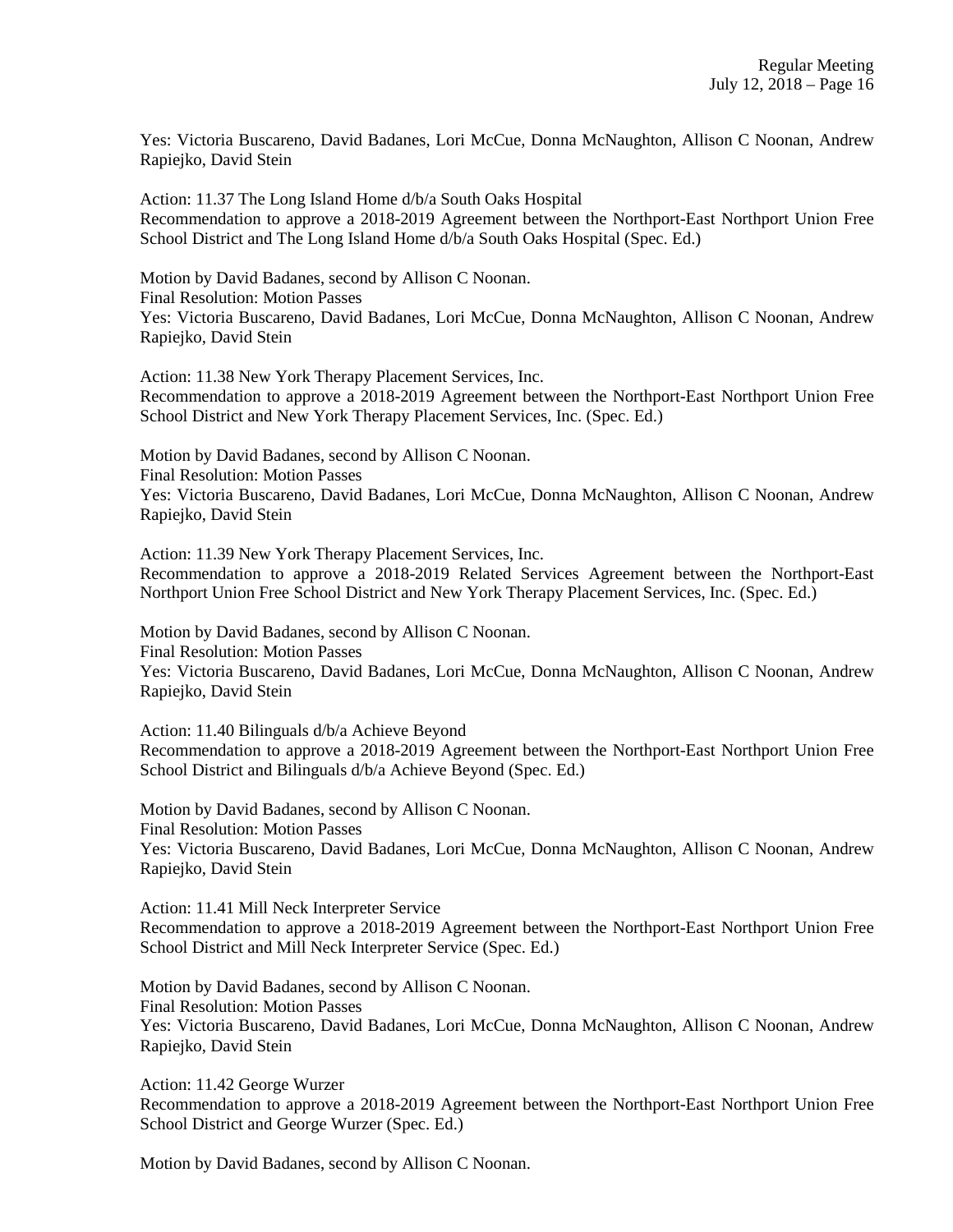Final Resolution: Motion Passes

Yes: Victoria Buscareno, David Badanes, Lori McCue, Donna McNaughton, Allison C Noonan, Andrew Rapiejko, David Stein

Action: 11.43 Metro Therapy, Inc.

Recommendation to approve a 2018-2019 Related Services Agreement between the Northport-East Northport Union Free School District and Metro Therapy, Inc. (Spec. Ed.)

Motion by David Badanes, second by Allison C Noonan. Final Resolution: Motion Passes Yes: Victoria Buscareno, David Badanes, Lori McCue, Donna McNaughton, Allison C Noonan, Andrew Rapiejko, David Stein

Action: 11.44 Metro Therapy, Inc. Recommendation to approve a 2018-2019 Agreement between the Northport-East Northport Union Free School District and Metro Therapy, Inc. for academic tutoring (Spec. Ed.)

Motion by David Badanes, second by Allison C Noonan. Final Resolution: Motion Passes Yes: Victoria Buscareno, David Badanes, Lori McCue, Donna McNaughton, Allison C Noonan, Andrew Rapiejko, David Stein

Action: 11.45 Access 7 Services, Inc. Recommendation to approve a 2018-2019 Agreement between the Northport-East Northport Union Free School District and Access 7 Services, Inc. (Spec. Ed.)

Motion by David Badanes, second by Allison C Noonan. Final Resolution: Motion Passes Yes: Victoria Buscareno, David Badanes, Lori McCue, Donna McNaughton, Allison C Noonan, Andrew Rapiejko, David Stein

Action: 11.46 JBP Speech Inc. Recommendation to approve a 2018-2019 Agreement between the Northport-East Northport Union Free School District and JBP Speech, Inc. (Spec. Ed.)

Motion by David Badanes, second by Allison C Noonan. Final Resolution: Motion Passes Yes: Victoria Buscareno, David Badanes, Lori McCue, Donna McNaughton, Allison C Noonan, Andrew Rapiejko, David Stein

Action: 11.47 David M. Krolikowski, M.A., CCC/LSP Recommendation to approve a 2018-2019 Agreement between the Northport-East Northport Union Free School District and David M. Krolikowski, M.A., CCC/LSP (Spec. Ed.)

Motion by David Badanes, second by Allison C Noonan. Final Resolution: Motion Passes Yes: Victoria Buscareno, David Badanes, Lori McCue, Donna McNaughton, Allison C Noonan, Andrew Rapiejko, David Stein

Action: 11.48 Milestones in Home Care, Inc. Recommendation to approve a 2018-2019 Agreement between the Northport-East Northport Union Free School District and Milestones in Home Care, Inc. (Spec. Ed.)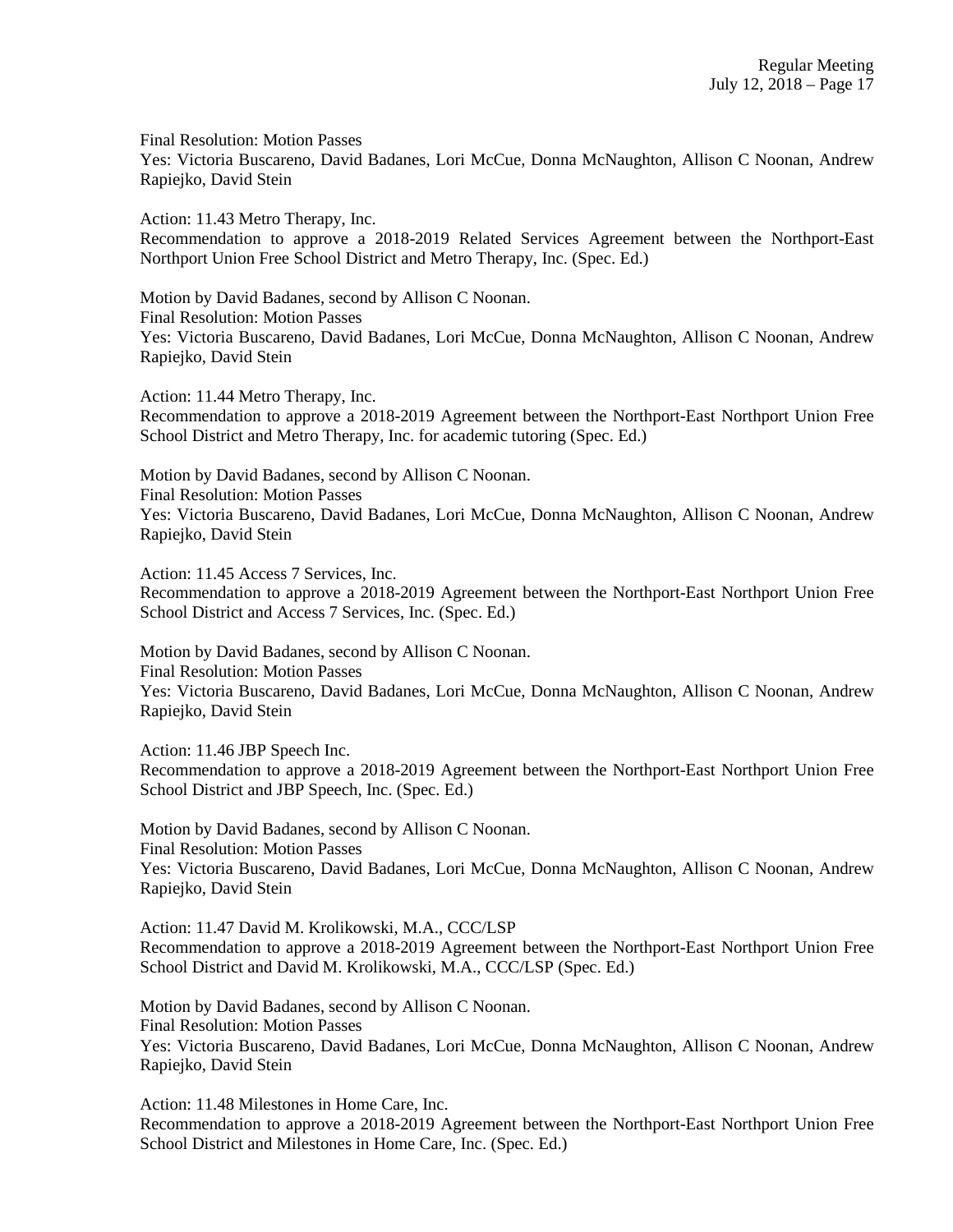Motion by David Badanes, second by Allison C Noonan. Final Resolution: Motion Passes Yes: Victoria Buscareno, David Badanes, Lori McCue, Donna McNaughton, Allison C Noonan, Andrew Rapiejko, David Stein

Action: 11.49 Long Island Developmental Consulting, Inc. d/b/a LIDC Services, Inc. Recommendation to approve a 2018-2019 Agreement between the Northport-East Northport Union Free School District and Long Island Developmental Consulting, Inc. d/b/a LIDC Services, Inc. (Spec. Ed.)

Motion by David Badanes, second by Allison C Noonan. Final Resolution: Motion Passes Yes: Victoria Buscareno, David Badanes, Lori McCue, Donna McNaughton, Allison C Noonan, Andrew Rapiejko, David Stein

Action: 11.50 Hope for Youth Recommendation to approve a 2017-2018 Agreement between the Northport-East Northport Union Free School District and Hope for Youth (Spec. Ed.)

Motion by David Badanes, second by Allison C Noonan. Final Resolution: Motion Passes Yes: Victoria Buscareno, David Badanes, Lori McCue, Donna McNaughton, Allison C Noonan, Andrew Rapiejko, David Stein

Action: 11.51 Hope for Youth

Recommendation to approve a 2018-2019 Agreement between the Northport-East Northport Union Free School District and Hope for Youth (Spec. Ed.)

Motion by David Badanes, second by Allison C Noonan. Final Resolution: Motion Passes Yes: Victoria Buscareno, David Badanes, Lori McCue, Donna McNaughton, Allison C Noonan, Andrew Rapiejko, David Stein

Action: 11.52 Claims Auditor's Report Recommendation to approve the Claims Auditor's Report for Warrants and Schedule of Claims for payments dated:

May 4, 2018 (Payroll Trust & Agency Warrant), May 15, 2018 (Accounts Payable Warrant), May 18, 2018 (Payroll Trust & Agency Warrant), May 31, 2018 (Accounts Payable Warrant), May 2018 (Claims Audit Report)

Motion by David Badanes, second by Allison C Noonan. Final Resolution: Motion Passes Yes: Victoria Buscareno, David Badanes, Lori McCue, Donna McNaughton, Allison C Noonan, Andrew Rapiejko, David Stein

Action: 11.53 Claims Auditor's Report - Payroll Audit Recommendation to approve the Claims Auditor's Report - Payroll Audit for the Payroll Distribution/Audit dated May 4, 2018 (Bellerose Avenue School)

Motion by David Badanes, second by Allison C Noonan. Final Resolution: Motion Passes Yes: Victoria Buscareno, David Badanes, Lori McCue, Donna McNaughton, Allison C Noonan, Andrew Rapiejko, David Stein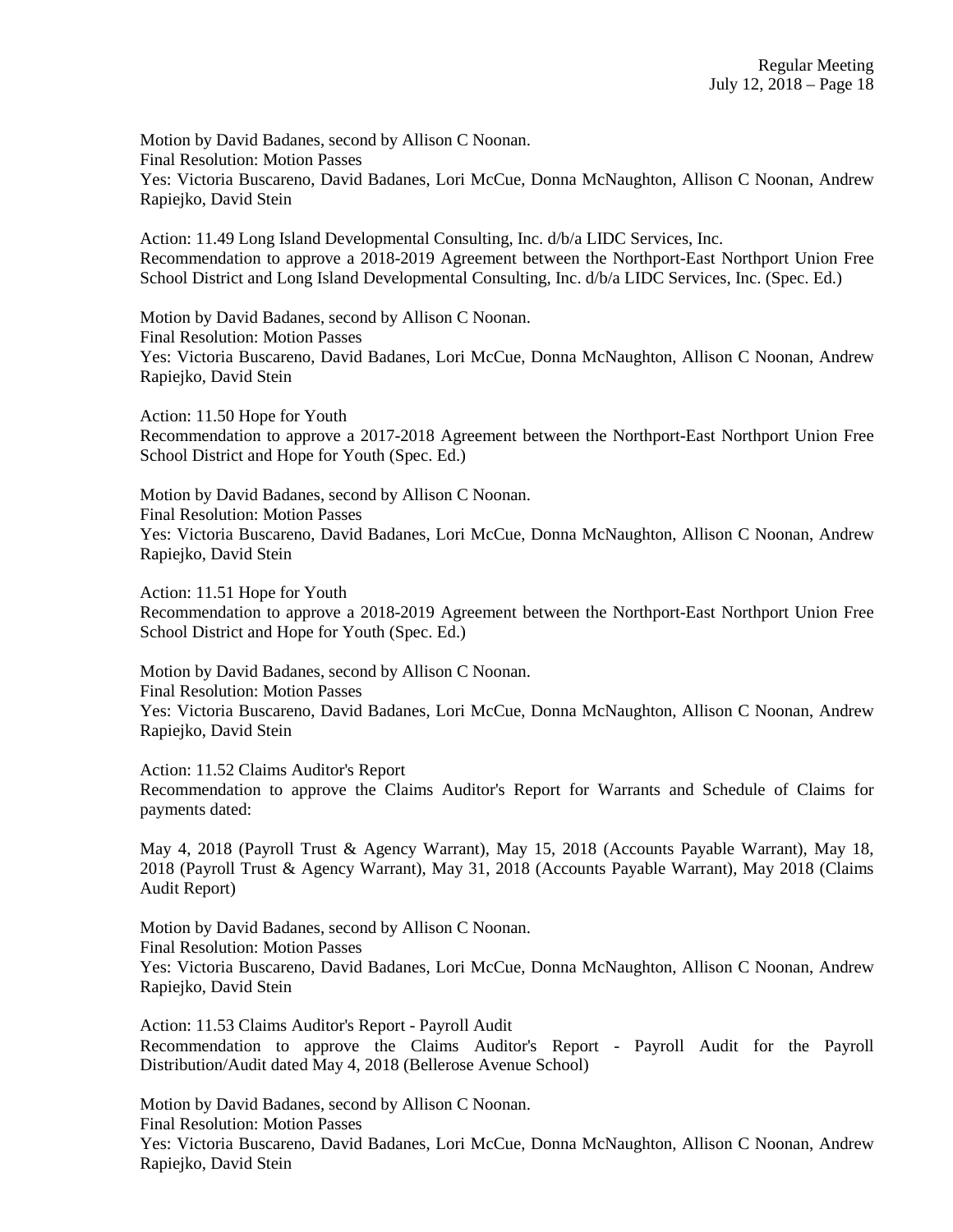Action: 11.54 Treasurer's Report and Monthly Summary of Receipts and Disbursements Recommendation to approve the Treasurer's Report and Monthly Summary of Receipts and Disbursements:

11.54.1 Treasurer's Report for the period April 1, 2018 through April 30, 2018

11.54.2 Treasurer's Report for the period May 1, 2018 through May 31, 2018

11.54.3 Monthly Summary of Receipts and Disbursements for April 2018

11.54.4 Monthly Summary of Receipts and Disbursements for May 2018

Motion by David Badanes, second by Allison C Noonan. Final Resolution: Motion Passes Yes: Victoria Buscareno, David Badanes, Lori McCue, Donna McNaughton, Allison C Noonan, Andrew Rapiejko, David Stein

Action: 11.55 Schedule of Investments Recommendation to approve the following Schedule of Investments:

11.55.1 Schedule of Investments as of April 30, 2018 11.55.2 Schedule of Investments as of May 31, 2018

Motion by David Badanes, second by Allison C Noonan. Final Resolution: Motion Passes Yes: Victoria Buscareno, David Badanes, Lori McCue, Donna McNaughton, Allison C Noonan, Andrew Rapiejko, David Stein

Action: 11.56 Collateral Schedule Recommendation to approve the following Collateral Schedules:

11.56.1 Collateral Schedule as of April 30, 2018 11.56.2 Collateral Schedule as of May 31, 2018

Motion by David Badanes, second by Allison C Noonan. Final Resolution: Motion Passes Yes: Victoria Buscareno, David Badanes, Lori McCue, Donna McNaughton, Allison C Noonan, Andrew Rapiejko, David Stein

Action: 11.57 Bank Reconciliation Report Recommendation to approve the following Bank Reconciliation Reports:

11.57.1 Bank Reconciliation Report for the Month Ended April 30, 2018 11.57.2 Bank Reconciliation Report for the Month Ended May 31, 2018

Motion by David Badanes, second by Allison C Noonan. Final Resolution: Motion Passes Yes: Victoria Buscareno, David Badanes, Lori McCue, Donna McNaughton, Allison C Noonan, Andrew Rapiejko, David Stein

Action: 11.58 General Fund Projected Cash Flow Statement Recommendation to approve the General Fund Projected Cash Flow Statements:

11.58.1 General Fund Projected Cash Flow Statement for the year ending 2017-2018, Actual Data July 1, 2017 - April 30, 2018, Estimated Data May 1, 2018 - June 30, 2018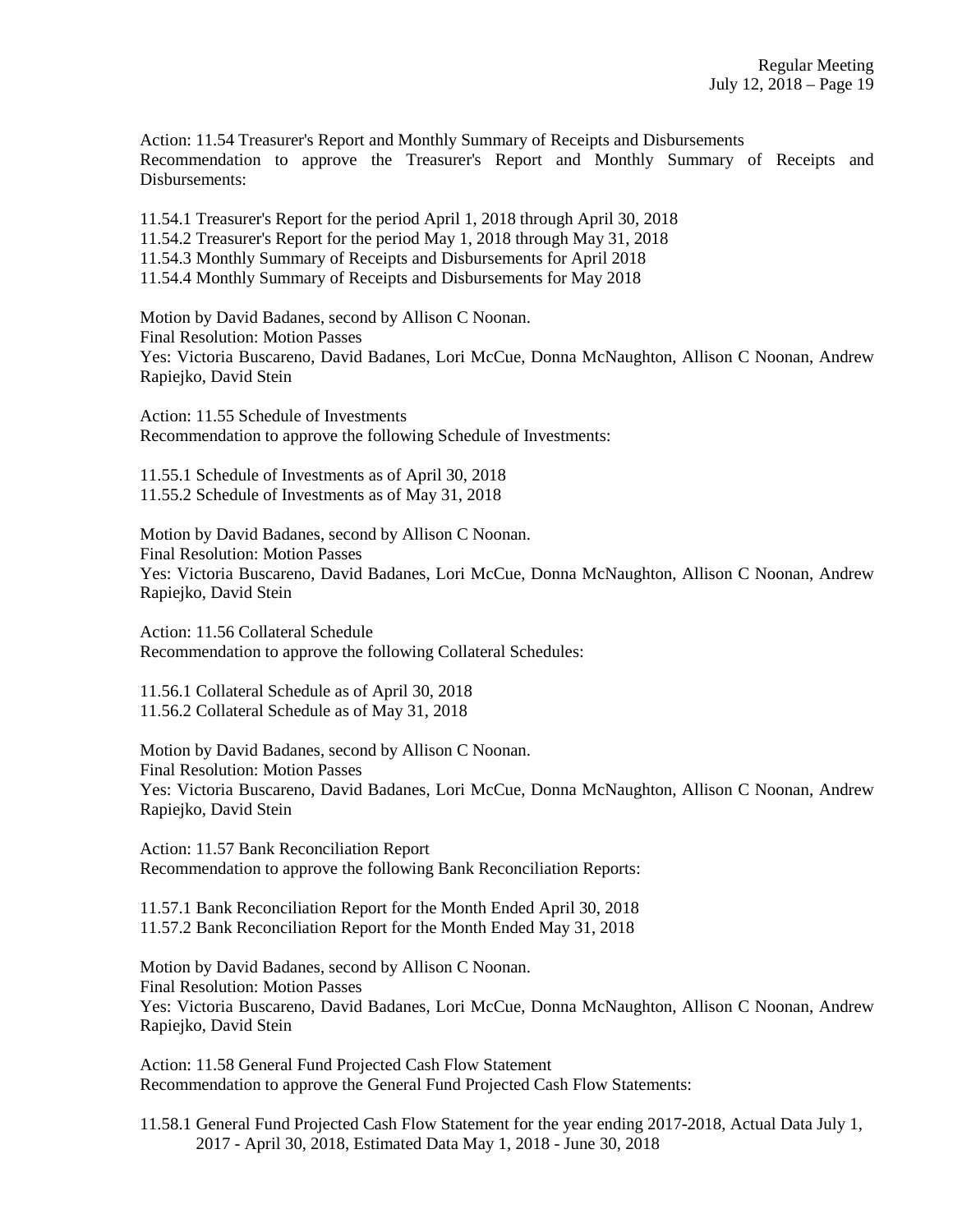11.58.2 General Fund Projected Cash Flow Statement for the year ending 2017-2018, Actual Data July 1, 2017 - May 31, 2018, Estimated Data June 1 - June 30, 2018

Motion by David Badanes, second by Allison C Noonan. Final Resolution: Motion Passes Yes: Victoria Buscareno, David Badanes, Lori McCue, Donna McNaughton, Allison C Noonan, Andrew Rapiejko, David Stein

Action: 11.59 Monthly Revenue and Budget Status Report - Special Aid Fund Recommendation to approve the following Monthly Revenue and Budget Status Reports - Special Aid Fund:

11.59.1 Monthly Revenue and Budget Status Reports for the Month Ending April 30, 2018 11.59.2 Monthly Revenue and Budget Status Reports for the Month Ending May 31, 2018

Motion by David Badanes, second by Allison C Noonan. Final Resolution: Motion Passes Yes: Victoria Buscareno, David Badanes, Lori McCue, Donna McNaughton, Allison C Noonan, Andrew Rapiejko, David Stein

Action: 11.60 Monthly Revenue and Budget Status Report - General Fund Recommendation to approve the following Monthly Revenue and Budget Status Report - General Fund:

11.60.1 Monthly Revenue and Budget Status Report for the Month Ending April 30, 2018 11.60.2 Monthly Revenue and Budget Status Report for the Month Ending May 31, 2018

Motion by David Badanes, second by Allison C Noonan. Final Resolution: Motion Passes Yes: Victoria Buscareno, David Badanes, Lori McCue, Donna McNaughton, Allison C Noonan, Andrew Rapiejko, David Stein

Action: 11.61 Monthly Revenue and Budget Status Report - Capital Fund Recommendation to approve the following Monthly Revenue and Budget Status Reports - Capital Fund:

11.61.1 Monthly Revenue and Budget Status Report for the Month Ending April 30, 2018 11.61.2 Monthly Revenue and Budget Status Report for the Month Ending May 31, 2018

Motion by David Badanes, second by Allison C Noonan. Final Resolution: Motion Passes

Yes: Victoria Buscareno, David Badanes, Lori McCue, Donna McNaughton, Allison C Noonan, Andrew Rapiejko, David Stein

Action: 11.62 Monthly Revenue and Budget Status Report - School Lunch Fund Recommendation to approve the following Monthly Revenue and Budget Status Reports - School Lunch Fund:

- 11.62.1 Monthly Revenue and Budget Status Report School Lunch Fund for the Month Ending April 30, 2018
- 11.62.2 Monthly Revenue and Budget Status Report School Lunch Fund for the Month Ending May 31, 2018

Motion by David Badanes, second by Allison C Noonan. Final Resolution: Motion Passes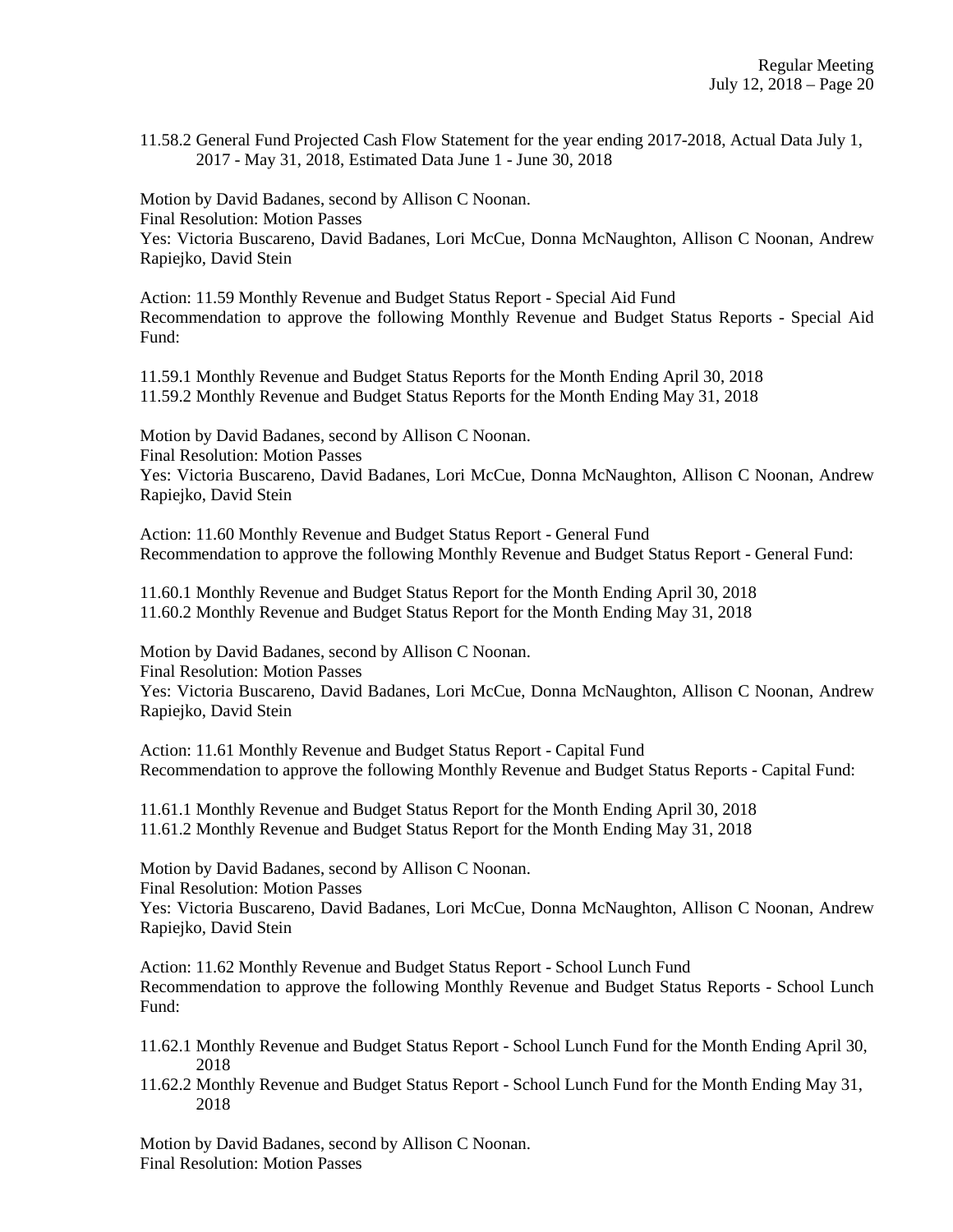Yes: Victoria Buscareno, David Badanes, Lori McCue, Donna McNaughton, Allison C Noonan, Andrew Rapiejko, David Stein

Action: 11.63 School Lunch Profit and Loss Statement Recommendation to approve the following School Lunch Profit and Loss Statements:

11.63.1 School Lunch Profit and Loss Statement for the period September 1, 2017 through April 30, 2018 11.63.2 School Lunch Profit and Loss Statement for the period September 1, 2017 through May 31, 2018

Motion by David Badanes, second by Allison C Noonan. Final Resolution: Motion Passes Yes: Victoria Buscareno, David Badanes, Lori McCue, Donna McNaughton, Allison C Noonan, Andrew Rapiejko, David Stein

Action: 11.64 Transfer of General Fund Appropriations Recommendation to approve Transfer of General Fund Appropriations in the 2017-2018 fiscal year (\$303,947.04)

Motion by David Badanes, second by Allison C Noonan. Final Resolution: Motion Passes Yes: Victoria Buscareno, David Badanes, Lori McCue, Donna McNaughton, Allison C Noonan, Andrew Rapiejko, David Stein

Action: 11.65 Transfer of School Lunch Fund Appropriations Recommendation to approve Transfer of School Lunch Fund Appropriations in the 2017-2018 fiscal year (\$1,538.00)

Motion by David Badanes, second by Allison C Noonan. Final Resolution: Motion Passes Yes: Victoria Buscareno, David Badanes, Lori McCue, Donna McNaughton, Allison C Noonan, Andrew Rapiejko, David Stein

Action: 11.66 Transfer of Capital Fund Appropriations Recommendation to approve Transfer of Capital Fund Appropriations in the 2017-2018 fiscal year (\$773,833.00)

Motion by David Badanes, second by Allison C Noonan. Final Resolution: Motion Passes

Yes: Victoria Buscareno, David Badanes, Lori McCue, Donna McNaughton, Allison C Noonan, Andrew Rapiejko, David Stein

Action: 11.67 Dr. David Fryling

Recommendation to approve a Supplementary Education Services Agreement between the Northport-East Northport Union Free School District and Dr. David Fryling as Choral Clinician at the Summer Choral Clinician Workshop in an amount of \$2,500.00

Motion by David Badanes, second by Allison C Noonan. Final Resolution: Motion Passes Yes: Victoria Buscareno, David Badanes, Lori McCue, Donna McNaughton, Allison C Noonan, Andrew Rapiejko, David Stein

Action: 11.68 New York School Boards Association Summer Law Conference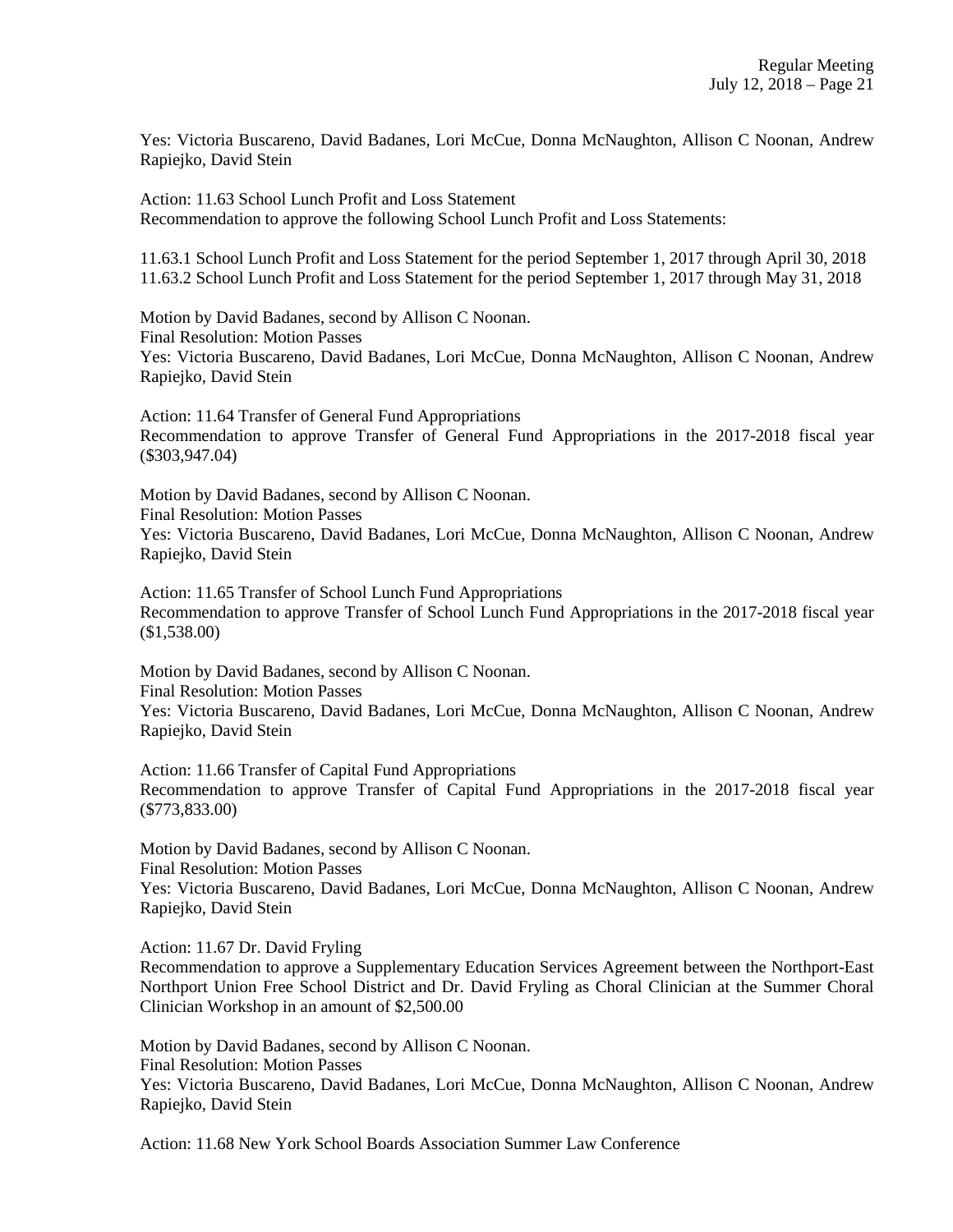Recommendation to approve the attendance of Board Trustee David Badanes at the New York School Boards Association Summer Law Conference in Plainview, NY on July 26, 2018, in the amount of \$285

Motion by David Stein, second by Donna McNaughton. Final Resolution: Motion Passes Yes: Victoria Buscareno, Lori McCue, Donna McNaughton, Allison C Noonan, Andrew Rapiejko, David Stein Abstain: David Badanes

# **12. SUPERINTENDENT'S REPORT - FOR INFORMATION ONLY**

Information: 12.01 Schedule H - Use of Facilities

Information: 12.02 Budget Transfers for the period May 31, 2018 through June 29, 2018 - As per Board Policy #6150 all transfers between salary codes up to \$25,000 and transfers between all other codes up to \$10,000 are to be reported to the Board of Education as an information item

Information: 12.03 UTN PDC

# **13. UNFINISHED BUSINESS**

#### **14. NEW BUSINESS**

Action: 14.01 Proposed NYSSBA Resolution

Recommendation to discuss adding to the agenda a proposed NYSSBA resolution regarding school district loss of revenue due to tax certiorari or the unexpected loss of a significant portion of the value of their taxable property

Motion by Allison C Noonan, second by David Badanes. Final Resolution: Motion Passes Yes: Victoria Buscareno, David Badanes, Lori McCue, Donna McNaughton, Allison C Noonan, Andrew Rapiejko, David Stein

Recommendation to approve the following resolution which will be submitted to the New York State School Boards Association Resolutions Committee:

 "RESOLVED, that the New York State School Boards Association supports legislation at the state level to hold school districts financially harmless whenever they experience the unanticipated, significant loss of revenue due to tax certiorari cases or the unexpected loss of a significant portion of the value of their taxable property"

Motion by Allison C Noonan, second by David Badanes. Motion Passes Yes: Victoria Buscareno, David Badanes, Lori McCue, Donna McNaughton, Allison C Noonan, Andrew Rapiejko, David Stein

**15. ADJOURNMENT** - Board policy requires adjournment by 10:30 pm, unless meeting is extended by vote.

At 8:10 p.m., the Chair declared the meeting adjourned.